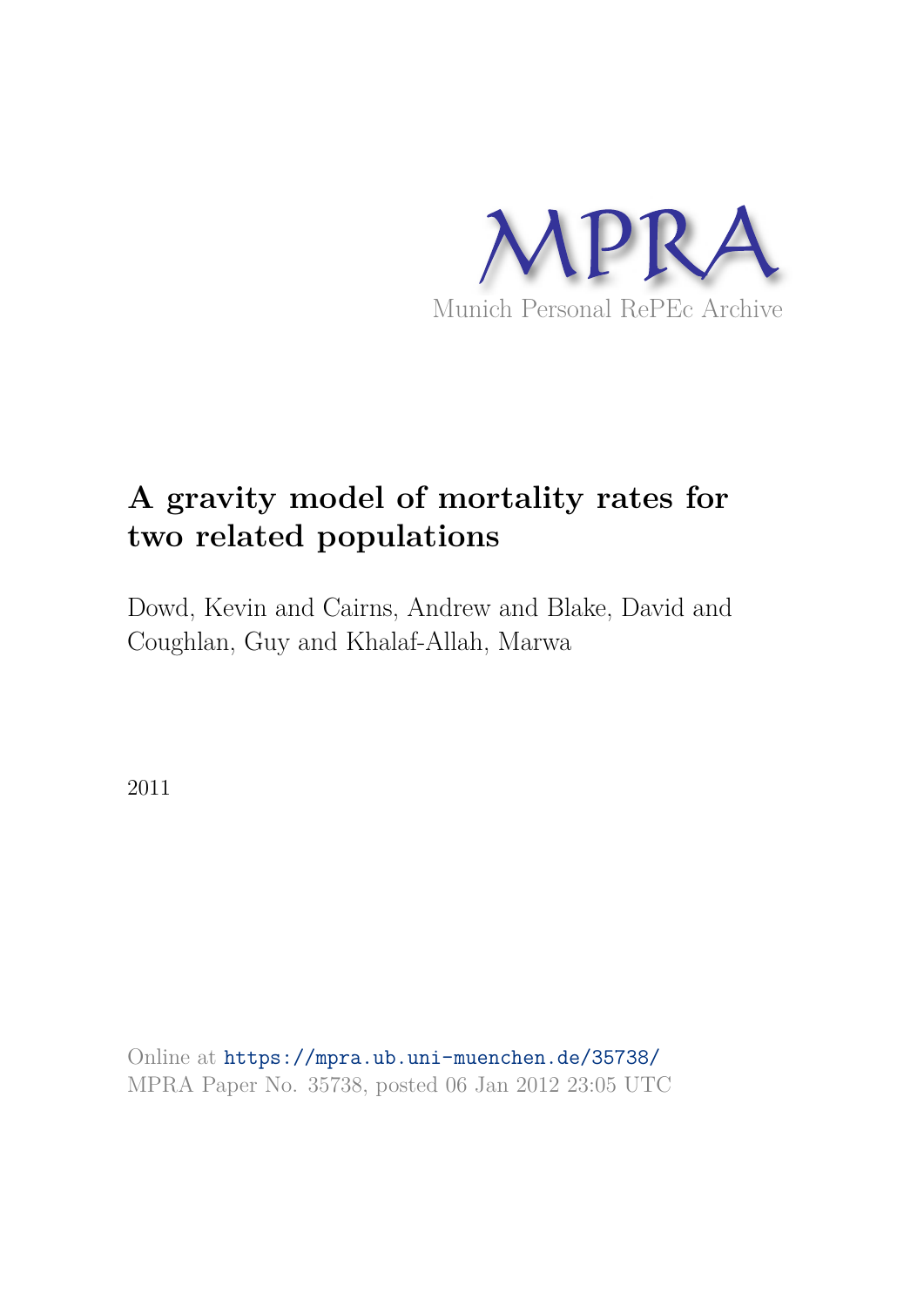# **TE** Pensions<br> **U** Institute

# DISCUSSION PAPER PI-1110

A Gravity Model of Mortality Rates for Two Related Populations

Kevin Dowd, Andrew J.G. Cairns, David Blake, Guy D. Coughlan, and Marwa Khalaf-Allah

Published in the North American Actuarial Journal, Volume 15, Number 2, 2011

ISSN 1367-580X

The Pensions Institute Cass Business School City University London 106 Bunhill Row London EC1Y 8TZ UNITED KINGDOM

http://www.pensions-institute.org/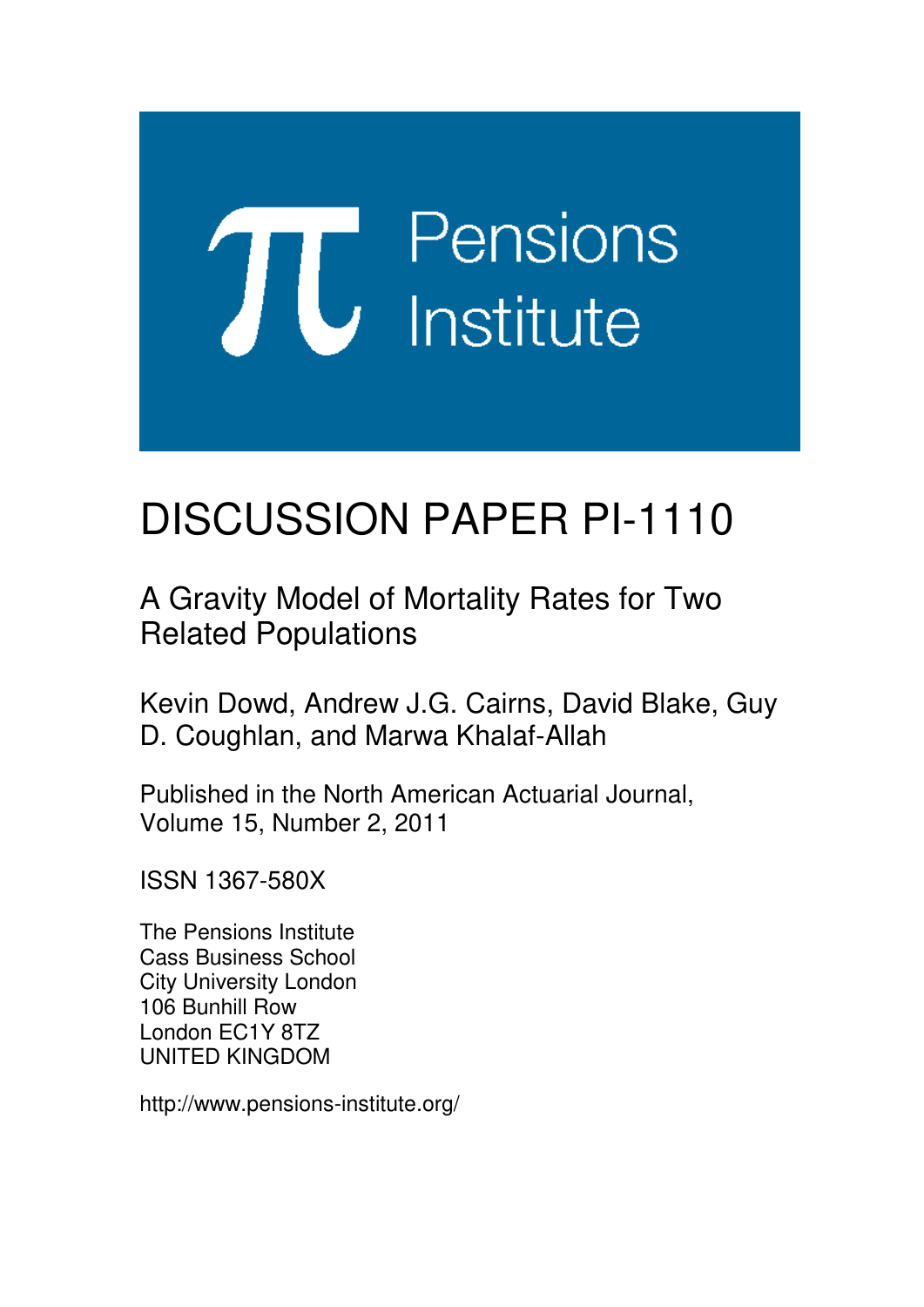## **A GRAVITY MODEL OF MORTALITY RATES FOR TWO RELATED POPULATIONS**

Kevin Dowd,\* Andrew J. G. Cairns<sup>†</sup>, David Blake,‡ Guy D. Coughlan<sup>§</sup> and Marwa Khalaf-Allah<sup>||</sup>

#### **ABSTRACT**

The mortality rate dynamics between two related but different-sized populations are modeled consistently using a new stochastic mortality model that we call the gravity model. The larger population is modeled independently, and the smaller population is modeled in terms of spreads (or deviations) relative to the evolution of the former, but the spreads in the period and cohort effects between the larger and smaller populations depend on gravity or spread reversion parameters for the two effects. The larger the two gravity parameters, the more strongly the smaller population's mortality rates move in line with those of the larger population in the long run. This is important where it is believed that the mortality rates between related populations should not diverge over time on grounds of biological reasonableness. The model is illustrated using an extension of the Age-Period-Cohort model and mortality rate data for English and Welsh males representing a large population and the Continuous Mortality Investigation assured male lives representing a smaller related population.

#### **1. INTRODUCTION**

In most stochastic mortality models, it is implicitly assumed that the mortality rates of any one population are independent of those of other populations. Such an assumption is, however, hard to justify in the presence of common factors that would affect mortality rates across multiple populations in similar ways. Some examples might be economic progress or a cure for cancer leading to greater wellbeing and lower mortality across different populations, or a very bad winter or the occurrence of a pandemic leading to higher mortality. This suggests that a ''biologically reasonable'' mortality model should allow for the interdependence of the mortality rates of populations that are subject to common influences.

We would suggest that such a model is useful, not only because it recognizes the interdependence between related populations, but also because doing so leads to more effective risk management of mortality-related financial positions—most notably because of better estimates of basis risk and mortality correlations.

The present paper proposes such a model. The underlying assumption on which the model is based is that the state variables driving the dynamics of two related populations are attracted to each other by a ''gravitational'' force. In principle, we can distinguish between two different cases:

<sup>\*</sup> Kevin Dowd is Visiting Professor at the Pensions Institute, Cass Business School, 106 Bunhill Row, London, EC1Y 8TZ, United Kingdom, kevin.dowd@hotmail.co.uk.

<sup>†</sup> Andrew J. G. Cairns is Professor of Financial Mathematics at the Maxwell Institute for Mathematical Sciences, and Actuarial Mathematics and Statistics, Heriot-Watt University, Edinburgh, EH14 4AS, United Kingdom, a.j.g.cairns@ma.hw.ac.uk.

<sup>‡</sup> David Blake is Professor of Pension Economics and Director of the Pensions Institute at the Director of the Pensions Institute at the Pensions Institute, Cass Business School, 106 Bunhill Row, London, EC1Y 8TZ, United Kingdom, D.Blake@city.ac.uk.

<sup>§</sup> Guy D. Coughlan is Managing Director of the Pension Advisory Group, J.P. Morgan, 125 London Wall, London, EC2Y 5AJ, United Kingdom, guy.coughlan@btinternet.com.

Warwa Khalaf-Allah is Vice President at the Pension Advisory Group, J.P. Morgan, 125 London Wall, London, EC2Y 5AJ, United Kingdom, marwa.khalafallah@jpmorgan.com.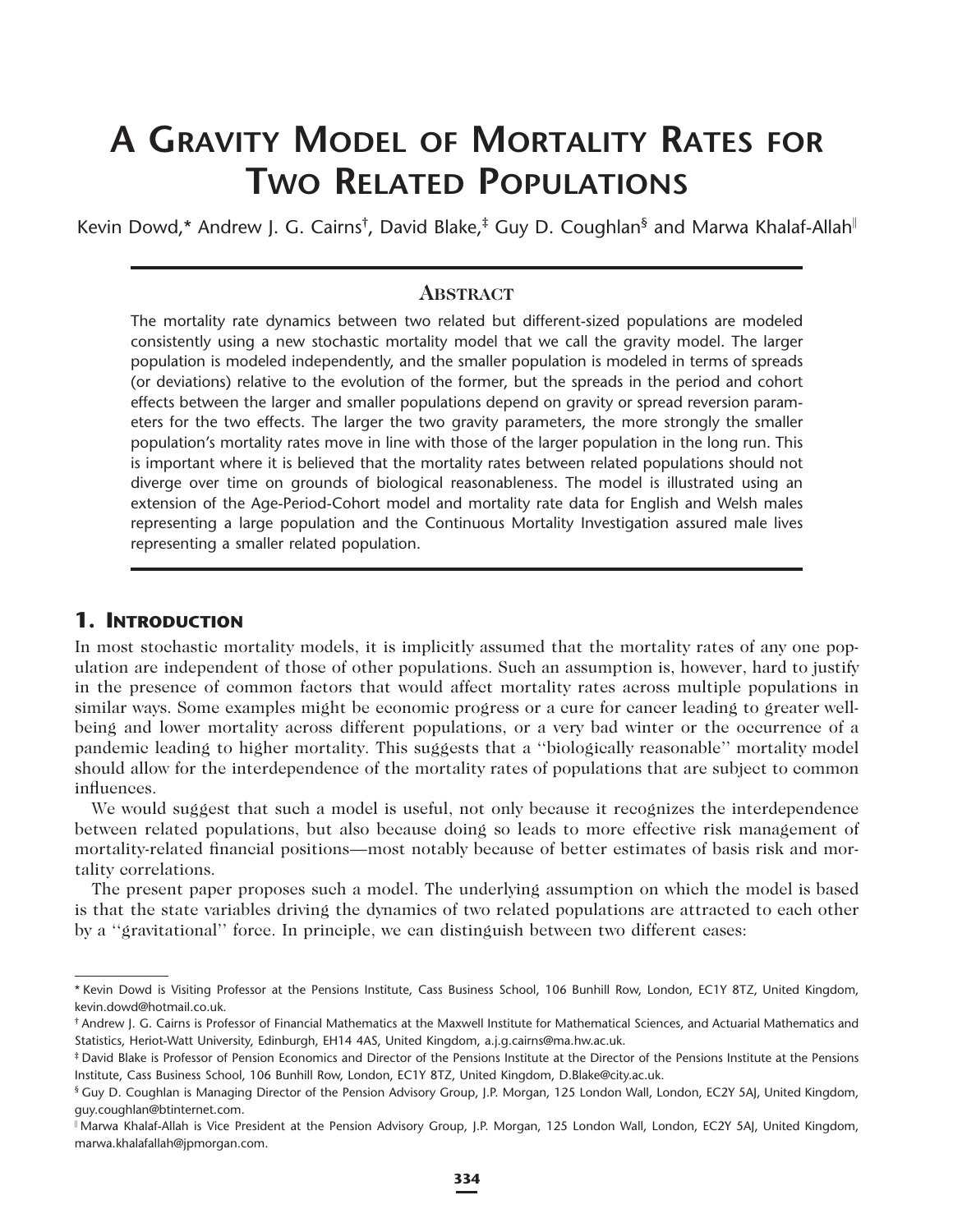- *Two populations of similar size* (e.g., males and females for a given country): In this case the two populations would have (more or less) equal gravitational pull on each other. The planetary analogy here is a binary star system with two stars of more or less equal mass exerting similar gravitational pulls on each other.
- *One population much larger than the other*: In this case, the larger population exerts a pull on the smaller one, but the pull of the smaller population on the larger one is negligible. A planetary analogy here is one large object such as a star and one small object such as a planet orbiting the star. The star exerts a gravitational pull on the planet, but the planet exerts a negligible pull on the star, which for modeling purposes we can assume for convenience to be zero.<sup>1</sup>

This second case is arguably the most relevant to potential hedgers of mortality-dependent risks, such as pension funds or annuity providers. "Their" population—the one to which they are exposed will generally be small and subject to considerable noise or other idiosyncratic factors. Typically, however, they will have the choice of hedging this exposure using an index hedge instrument predicated on some larger population, such as the national population. Thus, the large population versus small population case is key to assessing the effectiveness of (or, conversely, to quantifying the basis risk involved in) potential hedging strategies. For this reason we focus on this second case and apply it to the illustrative case of England and Wales (E&W) males versus Continuous Mortality Investigation (CMI) assured male lives estimated over a sample spanning years  $1961-2005$  and ages 60–84.<sup>2</sup>

The gravity approach suggested here has various attractions. Among these are the following:

- It gives an intuitively plausible way of thinking about the interdependence between two populations
- Given that the smaller population is much smaller than the large one, the gravity effects help to smooth out some of the imprecision in forecasts of the smaller population and
- The parameters of the model can all be estimated using maximum likelihood estimation (MLE).

The mortality model chosen is a two-population version of the Age-Period-Cohort (APC) model, alternatively known as M3B (see, e.g., Osmond 1985; Jacobsen et al. 2002; Cairns et al. 2009, Table 1). The APC model is a useful one for our purposes because it is relatively tractable and because it has a cohort effect, which evidence suggests is an important feature of the behavior exhibited in E&W mortality data and various important countries' datasets. However, the general method proposed here can be applied to most other stochastic mortality models.

The successful implementation of any two-population gravity model also requires a solution to the difficult problem of obtaining consistent estimates both of the (unobservable) state variables of the model and of the parameters governing the dynamics of those state variables. (In the case of the M3B or APC model used in this paper, the state variables are the period effects—denoted  $\kappa$  below—and the cohort effects—denoted  $\gamma$  below.) In the standard one-population context, it is relatively straightforward to obtain estimates of both the state variables and their parameters. However, in the twopopulation case, we also have to allow for the fact that the state variables themselves cannot be estimated without taking account of the two-population interdynamics; in other words, estimation of the state variables requires estimates of the parameters that govern them, and yet we can obtain estimates of those parameters only if we have estimates of the state variables to start with. We propose a solution to this ''chicken and egg'' problem using an iterative approach in which we start with preliminary estimates of the state variables, then estimate the parameters, then revise the estimates of the state

<sup>&</sup>lt;sup>1</sup> If we believed that there was a possibility that, say, a pandemic could begin in the small population and spread to the larger population, then we would need to allow both gravity parameters to be nonzero. We might also consider a third case, namely, the pull of different country populations toward a global norm, as evidenced by the convergence of different country life expectancies over time (see, e.g., Oeppen and Vaupel 2002). We are grateful to Richard MacMinn for highlighting this case.

<sup>&</sup>lt;sup>2</sup> The first population has some 186 million life-years, whereas the second has only 21 million. However, the size of the CMI "population" has fallen substantially over the last 15 years as demand for traditional insurance products in the United Kingdom has declined. We also emphasize that the data used were deaths and exposures data, *not* graduated *q* rates. The smoothing involved in the latter can lead to unreliable results, especially for the cohort effect. The E&W data are taken from the LifeMetrics website (www.lifemetrics.com) and are originally from the UK Office for National Statistics (ONS); the CMI data are available at www.actuaries.org.uk/knowledge/cmi.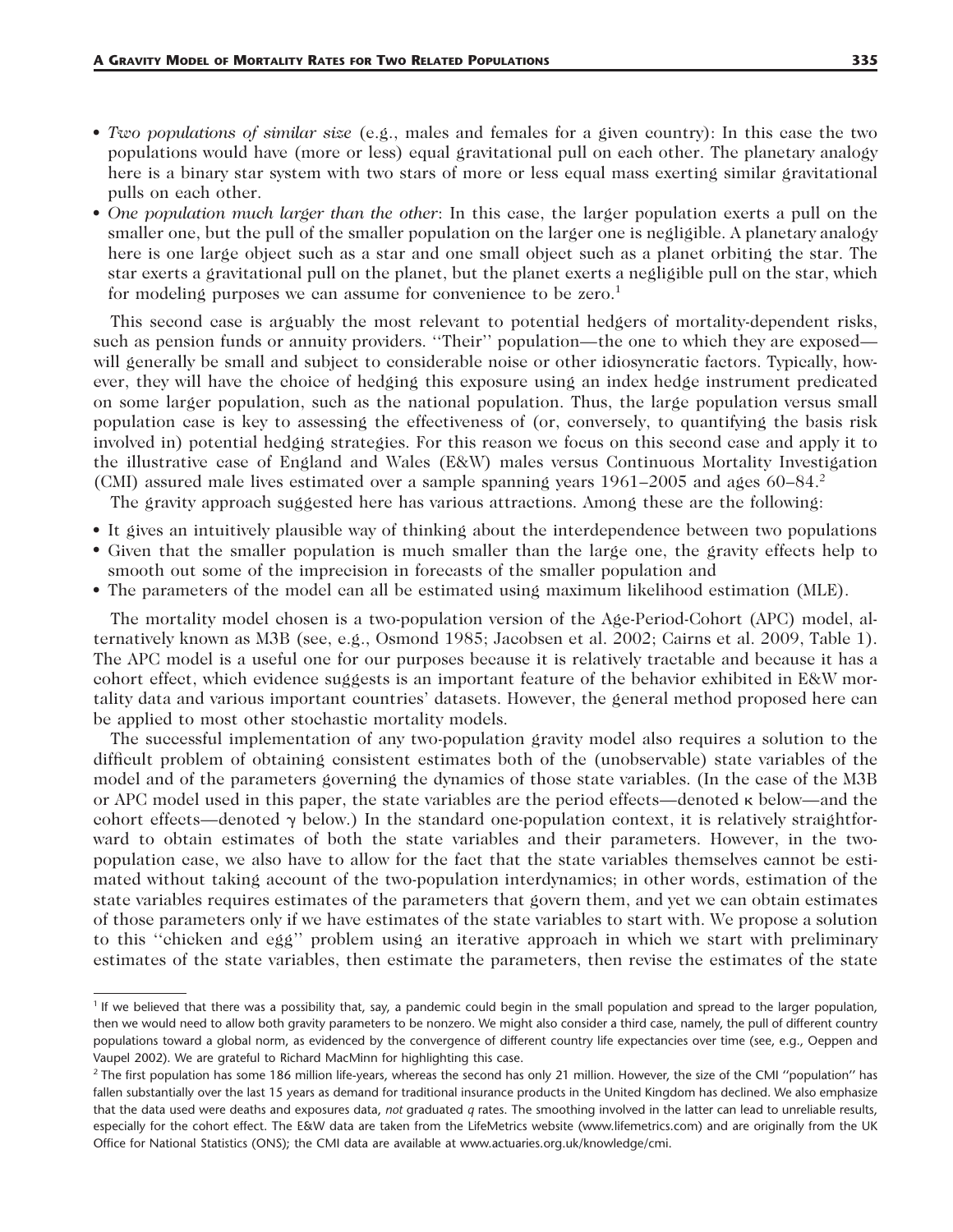variables and reestimate the parameters, and repeat this process until all parameter estimates have converged.

Although numerous studies of mortality rate modeling in single populations have been done (see, e.g., Booth and Tickle 2008; Cairns et al. 2009, 2011a; Dowd et al. 2010a, b for recent reviews of key single-population models and their properties), only a few examples are available of studies examining two-population modeling of mortality rates, for example, Li and Lee (2005), Jarner and Kryger (2009), Cairns et al. (2011b), and Li and Hardy (2011). The first study extends the Lee-Carter model by introducing the concept of a global improvement process together with mean-reverting idiosyncratic variations for each country. In the long run, the global improvement process dominates, resulting in consistent long-term projections in different countries. The second study concentrates on modeling a small population's mortality (Denmark) alongside a much larger supranational (Europe-wide) population. The large population is assumed to follow a deterministic trend over time. The relationship between the large and small population log mortality rates is modeled using a multifactor, mean-reverting spread. The mean reversion level is set at zero, reflecting the assumed similar trends in the two populations' long-run trajectories. The third study also employs a mean-reverting spread that permits different short-run trends in mortality rates, but parallel long-run improvements in line with the principles of biological reasonableness.<sup>3</sup> The model in that study is fitted using a Bayesian framework that allows the estimation of the unobservable state variables and the parameters of the stochastic processes driving them to be combined in a single procedure. This procedure employs Markov chain Monte Carlo techniques that both enable the uncertainty in the estimates of the historical age, period, and cohort effects to be quantified and help to smooth out the noise in parameter estimates attributable to small populations. The final study considers four types of interdependence: (1) both populations are jointly driven by the same single time-varying index, (2) the two populations are cointegrated, (3) the populations depend on a common age factor, and (4) an augmented common factor model in which a population-specific time-varying index is added to the common factor model with the property that it will tend toward a certain constant level over time.

The organization of this paper is as follows. Section 2 begins by outlining the two-population model used. Section 3 carries out preliminary empirical analysis on our E&W and CMI datasets. Section 4 examines the estimates of the latent state variables under the gravity model and compares them to the estimates obtained when both populations' mortality rates are modeled independently. Section 5 deals with the estimation of the parameters of the gravity model. Section 6 examines the gravity model's projections of the state variables and mortality  $(q)$  rates. The remaining sections consider two important applications of the gravity model: Section 7 investigates how it might be extended to examine the prices of financial instruments, and Section 8 investigates how it might be used to project forward mortality-improvement correlations, which are critical to the design of hedging strategies. Section 9 concludes.

The paper is followed by Appendices A–D, dealing with the estimation of the state variables and the parameters of the state variable processes.

#### **2. THE GRAVITY TWO-POPULATION MODEL**

In this section we develop the gravity two-population version of the APC model. Before doing so, however, we analyze the single-population version of this model.

#### **2.1. A Single-Population Model**

For the single-population case, the APC model postulates that the true underlying death rate  $m_{tx}$ satisfies

$$
\log m_{t,x} = \beta_x + n_a^{-1} \kappa_t + n_a^{-1} \gamma_c, \qquad (1)
$$

<sup>&</sup>lt;sup>3</sup> A method of reasoning used to establish a causal association (or relationship) between two factors that is consistent with existing medical knowledge.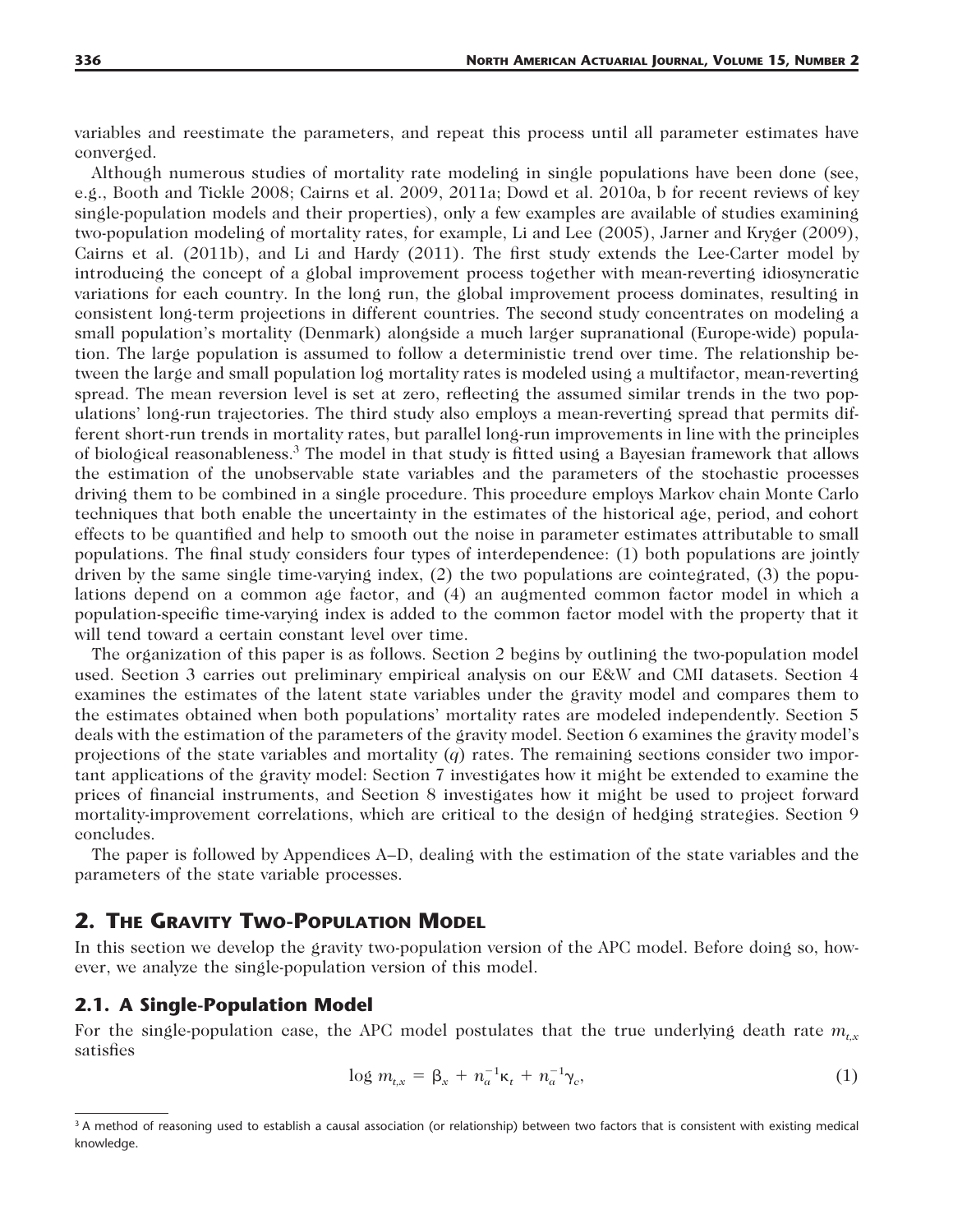where  $\beta_x$  are age-dependent parameters,  $\kappa_t$  is a time-dependent state variable that represents the period effect,  $\gamma_c$  is a year-of-birth-dependent state variable that represents the cohort effect,  $n_a$  is the number of ages in the sample data used to estimate the parameters, and the variables  $x$ ,  $t$ , and  $c = t - x$ represent the age, current year, and year of birth, respectively. We assume  $\kappa_t$  follows a one-dimensional random walk with drift

$$
\kappa_t = \kappa_{t-1} + \mu + CZ_t \tag{2}
$$

in which  $\mu$  is a constant drift term, *C* a constant volatility, and  $Z_t$  a one-dimensional iid  $N(0,1)$  error. We follow Cairns et al. (2009) and model  $\gamma_c$  as an ARIMA(1,1,0) process:

$$
\Delta \gamma_c = (1 - \alpha^{(\gamma)}) \mu^{(\gamma)} + \alpha^{(\gamma)} \Delta \gamma_{c-1} + C^{(\gamma)} Z_c^{(\gamma)}, \tag{3}
$$

where  $\mu^{(\gamma)}$ ,  $\alpha^{(\gamma)}$ , and  $C^{(\gamma)}$  are given parameters and  $Z_c^{(\gamma)}$  is iid  $N(0,1)$ . The parameters of this model can be estimated using MLE.

This model requires the imposition of identifiability constraints. The first two are

$$
\sum_{t} \kappa_t = 0 \text{ and } \sum_{c} \gamma_c = 0. \tag{4}
$$

We also need a third identifiability constraint based on a tilting parameter  $\delta$ .<sup>4</sup> We propose that the tilting parameter  $\delta$  be chosen within an iterative scheme to minimize

$$
S(\delta) = \sum_{x} (\beta_x + \delta(x - \bar{x}) - \bar{\beta}_x)^2,
$$

where  $\bar{\beta}_x = n_v^{-1} \sum_t \log m(t, x)$ . This implies that

$$
\delta = -\frac{\sum_{x} (x - \bar{x})(\beta_x - \bar{\beta}_x)}{\sum_{x} (x - \bar{x})^2}.
$$
\n(5)

Given that the  $\kappa_t$  and  $\gamma_c$  already satisfy the first two constraints, we now revise our parameter estimates according to the following formulas:

$$
\tilde{\kappa}_t = \kappa_t - n_a \delta(t - \bar{t}),
$$
  
\n
$$
\tilde{\gamma}_c = \gamma_c + n_a \delta((t - \bar{t}) - (\alpha - \bar{x})),
$$
  
\n
$$
\tilde{\beta}_x = \beta_x + \delta(\alpha - \bar{x}).
$$
\n(6)

#### **2.2 A Gravity Two-Population Model**

We now wish to model death rates for two related populations, focusing on the case where one population is much larger than the other. Let us denote the large population as population 1 (''pop-1'') and the small population as population 2 (''pop-2'').

Using obvious notation, consider the pop-1 and pop-2 equivalents of equations  $(1)-(2)$ :

$$
\log m_{t,x}^{(1)} = \beta_x^{(1)} + n_a^{-1} \kappa_t^{(1)} + n_a^{-1} \gamma_c^{(1)}, \tag{7}
$$

$$
\kappa_t^{(1)} = \kappa_{t-1}^{(1)} + \mu^{(1)} + C^{(1)}Z_t^{(1)},\tag{8}
$$

and

$$
\log m_{t,x}^{(2)} = \beta_x^{(2)} + n_a^{-1} \kappa_t^{(2)} + n_a^{-1} \gamma_c^{(2)}, \tag{9}
$$

$$
\kappa_t^{(2)} = \kappa_{t-1}^{(2)} + \mu^{(2)} + C^{(2)}Z_t^{(2)}.
$$
\n(10)

<sup>&</sup>lt;sup>4</sup> We need this constraint because we can otherwise add  $n_a\delta((t-\bar t)-(x-\bar x))$  to  $\gamma_c$ , subtract  $n_a\delta(t-\bar t)$  from  $\kappa_t$ , and add  $\delta(x-\bar x)$  to  $\beta_x$ with no impact on fitted death rates.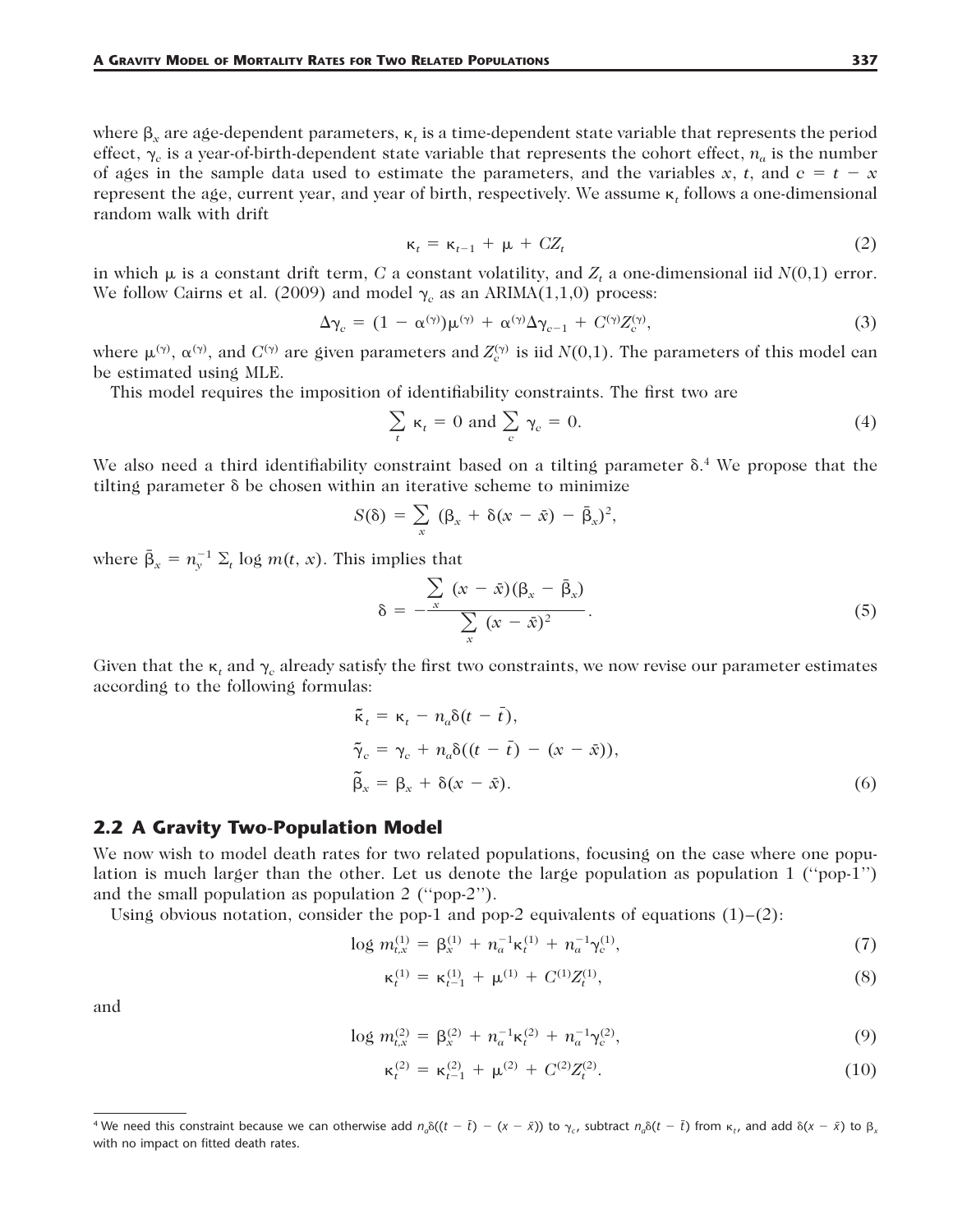The problem with applying these two models separately is that it makes no allowance for the relationship between the mortality rates of the two populations; in particular, there is nothing to stop the pop-1 and pop-2 k*<sup>t</sup>* terms drifting away from each other. Such a drift would violate the notion of biological reasonableness by which we would expect the two populations' mortality rates to be affected by common factors not explicitly modeled here (see Li and Lee 2005; Cairns et al. 2011b; Li and Hardy 2011).

We can avoid this problem by first replacing equations  $(8)$  and  $(10)$  with the following:

$$
\kappa_t^{(1)} = \kappa_{t-1}^{(1)} + \mu^{(1)} + C^{(11)}Z_t^{(1)},\tag{11}
$$

$$
\kappa_t^{(2)} = \kappa_{t-1}^{(2)} + \phi^{(\kappa)}(\kappa_{t-1}^{(1)} - \kappa_{t-1}^{(2)}) + \mu^{(2)} + C^{(21)}Z_t^{(1)} + C^{(22)}Z_t^{(22)}.
$$
 (12)

Note the two new terms in equation (12). The first introduces a dependency on the spread, or difference, between the kappas for the two populations, and the second introduces a stochastic factor common to  $\kappa_t^{(1)}$ . The first of these new terms,  $\phi^{(\kappa)} \geq 0$ , is a "gravity" or mean reversion parameter: If  $\phi^{(\kappa)} > 0$ , this parameter works to reduce any emerging spread between the 2-pop  $\kappa_t$  state variables back toward 0 by pulling the pop-2  $\kappa_t$  state variables back toward the pop-1  $\kappa_t$  state variables, which are themselves unaffected by the pop-2  $\kappa_t$  state variables.

Some noteworthy features can be pointed out about this  $2$ -pop  $\kappa_t$  specification:

- 1. The greater the gap between the  $\kappa_t$  state variables, the greater the "gravitational pull" on the pop-2  $\kappa_t$  to force them toward the pop-1  $\kappa_t$ .
- 2. The special case  $\phi^{(\kappa)} = 0$  results in a simple bivariate random walk model with drift and correlated innovations.
- 3. In the alternative special case  $\phi^{(\kappa)} = 1$ , the deterministic part of the pop-2  $\kappa_t$  process (12) reduces to  $\kappa_t^{(2)} = \kappa_{t-1}^{(1)} + \mu^{(2)}$ , implying that the evolution of  $\kappa_t^{(2)}$  is driven off  $\kappa_{t-1}^{(1)}$  and is *entirely unaffected* by  $\kappa_{t-1}^{(2)}$ . This would seem to be unreasonably extreme. We should therefore regard  $\phi^{(\kappa)} = 1$  as an extreme upper bound. The noise processes in equations  $(11)-(12)$  have been generalized to allow for correlation between the two populations.

The parameters of the  $\kappa$ , process are estimated by MLE, and details of the algorithms are provided in Appendix B.

In addition to the period effects, we also have the cohort effects, and, were these allowed to drift apart, we would again have a model that violated biological reasonableness. We therefore assume that the two populations' gamma state variables are dependent as well.

Let  $\mu^{(\gamma 1)}$  be the mean reversion level for  $\Delta \gamma_c^{(1)}$ ,  $\mu^{(\gamma 2)}$  the mean reversion level for  $\Delta \gamma_c^{(2)}$ ,  $\alpha^{(\gamma 1)}$  the AR(1) parameter for  $\Delta\gamma_c^{(1)}$ , and  $\alpha^{(\gamma^2)}$  the AR(1) parameter for  $\Delta\gamma_c^{(2)}$ . Now let  $\phi^{(\gamma)} \ge 0$  be the gravity parameter for the 2-pop  $\gamma_c$  process. The 2-pop AR(1)  $\gamma_c$  processes can then be expressed as

$$
\gamma_c^{(1)} = (1 + \alpha^{(\gamma 1)}) \gamma_{c-1}^{(1)} - \alpha^{(\gamma 1)} \gamma_{c-2}^{(1)} + \mu^{(\gamma 1)} (1 - \alpha^{(\gamma 1)}) + C^{(\gamma 1 1)} Z_c^{(\gamma 1)},
$$
\n
$$
\gamma_c^{(2)} = (1 + \alpha^{(\gamma 2)} - \phi^{(\gamma)}) \gamma_{c-1}^{(2)} - \alpha^{(\gamma 2)} \gamma_{c-2}^{(2)} + \phi^{(\gamma)} \gamma_{c-1}^{(1)} + \mu^{(\gamma 2)} (1 - \alpha^{(\gamma 2)})
$$
\n
$$
+ C^{(\gamma 2 1)} Z_c^{(\gamma 1)} + C^{(\gamma 2 2)} Z_c^{(\gamma 2)}.
$$
\n(13b)

The first new term in equation (13b) introduces a dependency on the spread between the gammas for the two populations, and the second introduces a stochastic factor common to  $\gamma_c^{(1)}$ . The first of these new terms  $\phi^{(\gamma)} \ge 0$  is a "gravity" or mean reversion parameter: If  $\phi^{(\gamma)} > 0$ , this parameter works to reduce any emerging spread between the 2-pop  $\gamma_c$  state variables back toward 0 by pulling the pop-2  $\gamma_c$  state variables back toward the pop-1  $\gamma_c$  state variables, which are themselves unaffected by the pop-2  $\gamma_c$  state variables.

Again, the parameters (in this case, the  $\gamma_c$  parameters) of pop-1 are independent of, but exert a gravitational pull on, the pop-2  $\gamma_c$  parameters.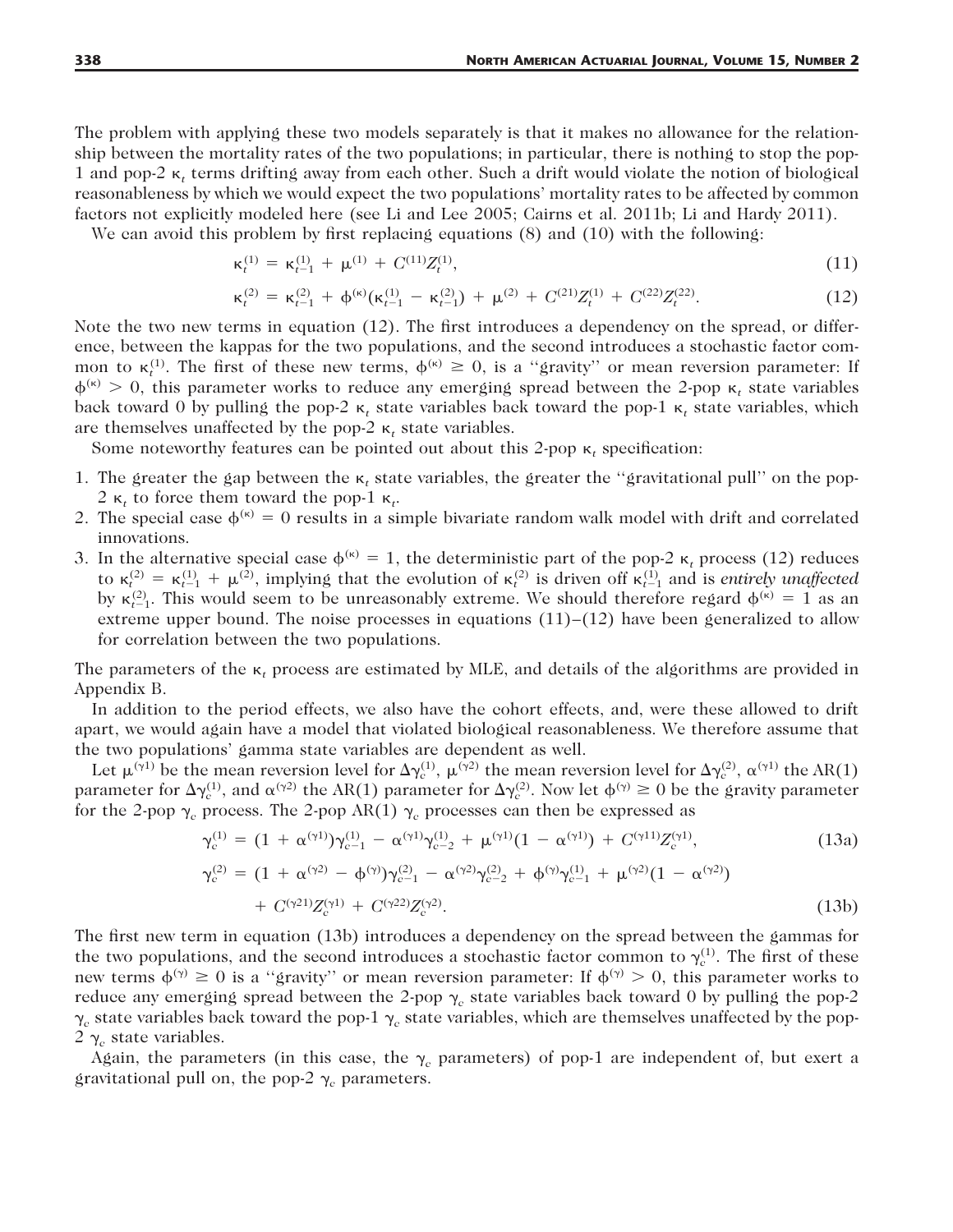A couple of other features should also be noted about this 2-pop  $\gamma_c$  process:

- 1. For exactly the same reasons as with the  $\kappa_t$  process, we would regard  $\phi^{(\gamma)} = 1$  as an extreme upper bound and would usually expect  $\phi^{(\gamma)}$  to be toward the lower end of the range [0,1).
- 2. As with the 2-pop  $\kappa_t$ , we have generalized the noise process to allow for noise correlation between the two populations.

The parameters of the  $\gamma_c$  process are estimated by MLE, and details of the algorithms are provided in Appendix C.

#### **3. PRELIMINARY EMPIRICAL ANALYSIS**

This section provides a preliminary empirical analysis of the E&W and CMI *q* rates and state variables. Figure 1 shows plots of the historical E&W and CMI male  $q$  rates over the period 1961–2005.<sup>5</sup> (The  $q$ rates are given by  $q = 1 - \exp(-m)$ , where *m* is the death rate.) We see that the CMI rates are always below the E&W rates, although the difference seems to be declining over time. We also see that age-84 rates are notably higher and more volatile than age-65 rates,<sup>6</sup> and the CMI rates are more volatile than the E&W rates for both ages.

Figure 2 shows the historical evolution of  $\kappa_t$  for single-population APC models of each population for the period 1961–2005, each estimated independently. We can see that the historical E&W and CMI follow each other fairly closely, but the CMI  $\kappa_t$  tends to fall a little more rapidly.

Figure 3 shows corresponding historical single-population  $\gamma_c$  for E&W and CMI populations against birth years. CMI historical  $\gamma_c$  are noticeably more volatile than E&W historical  $\gamma_c$ , but (except for the very early birth years and the very latest birth year) they follow each other fairly closely.





*Note:* Based on LifeMetrics E&W males data and CMI assured male lives data for 1961–2005.

<sup>&</sup>lt;sup>5</sup> It is well known that exposures for the E&W 1886 birth cohort are unreliable for reasons that are not understood (see, for example, Cairns et al. 2009). For this analysis, we wished to include this cohort, but in a way that did not produce an outlier in the fitted cohort effect. Therefore we chose to adjust the E&W exposures, *E*(*t*, *x*), for the 1886 cohort effect in the calendar years 1961–1970 (after 1970 the unadjusted exposures seem to be correct). This was achieved by assuming that the logarithms of the crude death rates *m*(*t*, *x*) for the 1886 cohort were equal to the average of the log death rates for the 1885 and 1887 cohorts in the same calendar year. See Coughlan et al. (2011) for a detailed model-independent empirical analysis of the relationship between these two populations.

<sup>6</sup> Note, however, that the exposure sizes for the CMI at higher ages are very low and have been declining significantly.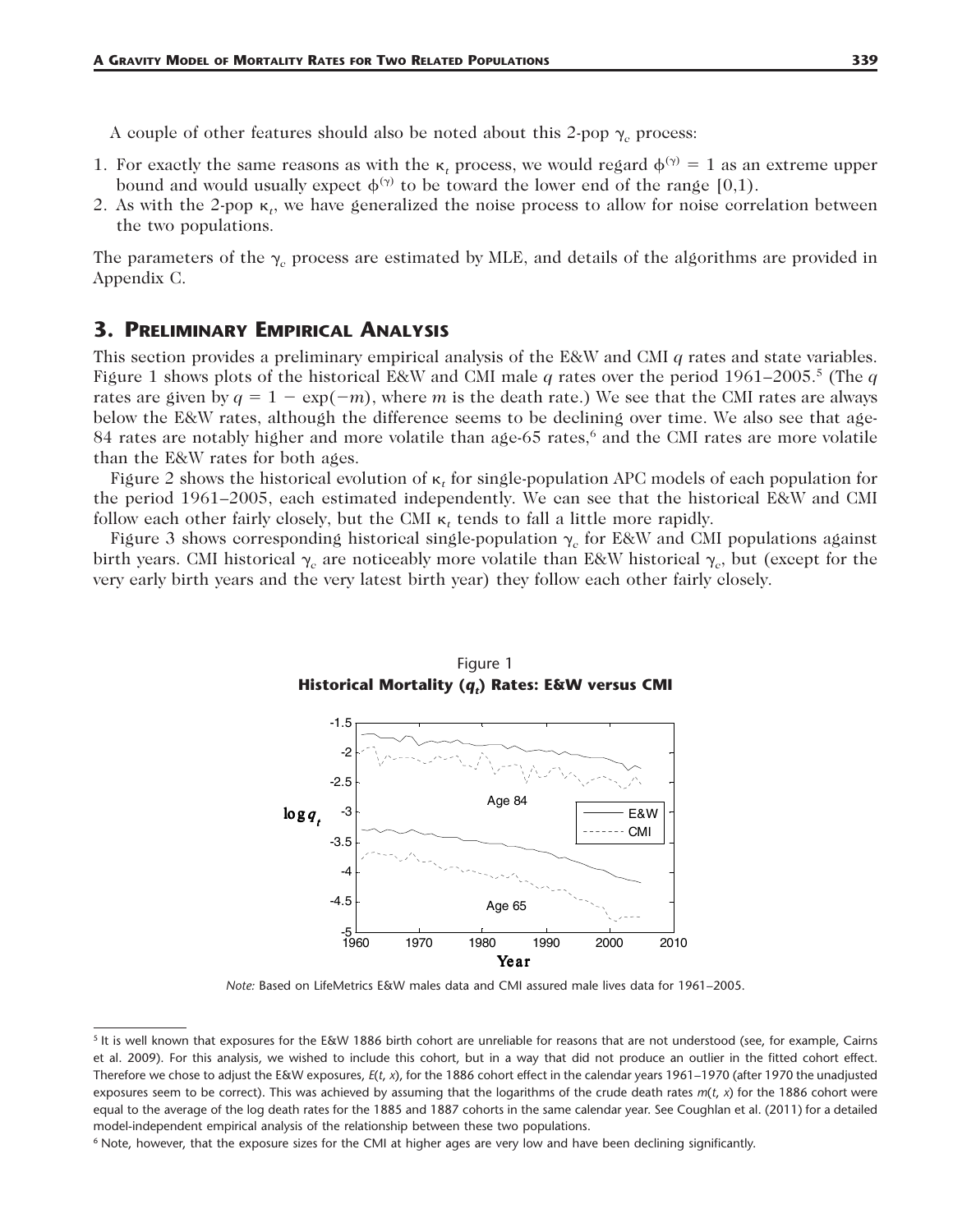Figure 2 **Historical** k*<sup>t</sup>* **State Variables Estimated Independently: E&W versus CMI**



*Note*: Based on LifeMetrics E&W males data and CMI assured male lives data for 1961–2005 and estimated over ages 60–84.

Figure 3 **Historical** g*<sup>c</sup>* **State Variables Estimated Independently: E&W versus CMI**



*Note*: Based on LifeMetrics E&W males data and CMI assured male lives data for 1961–2005 and estimated over ages 60–84.

#### **4. ESTIMATES OF THE STATE VARIABLES UNDER THE GRAVITY TWO-POPULATION MODEL**

This section discusses the estimates of the state variables under the gravity two-population model, obtained using the iterative algorithm explained in Appendices A and D.

Figure 4 compares the single-population and two-population gravity model estimates of the kappa state variables. We see that there is a small difference between estimates of these state variables.

Figure 5 compares the corresponding estimates of the gamma state variables. In this case the differences are more obvious: The gravity estimates of the gammas are smoother than the independently estimated gammas, and the big drop at the end of the series (referring to year of birth 1941) is replaced with a large increase.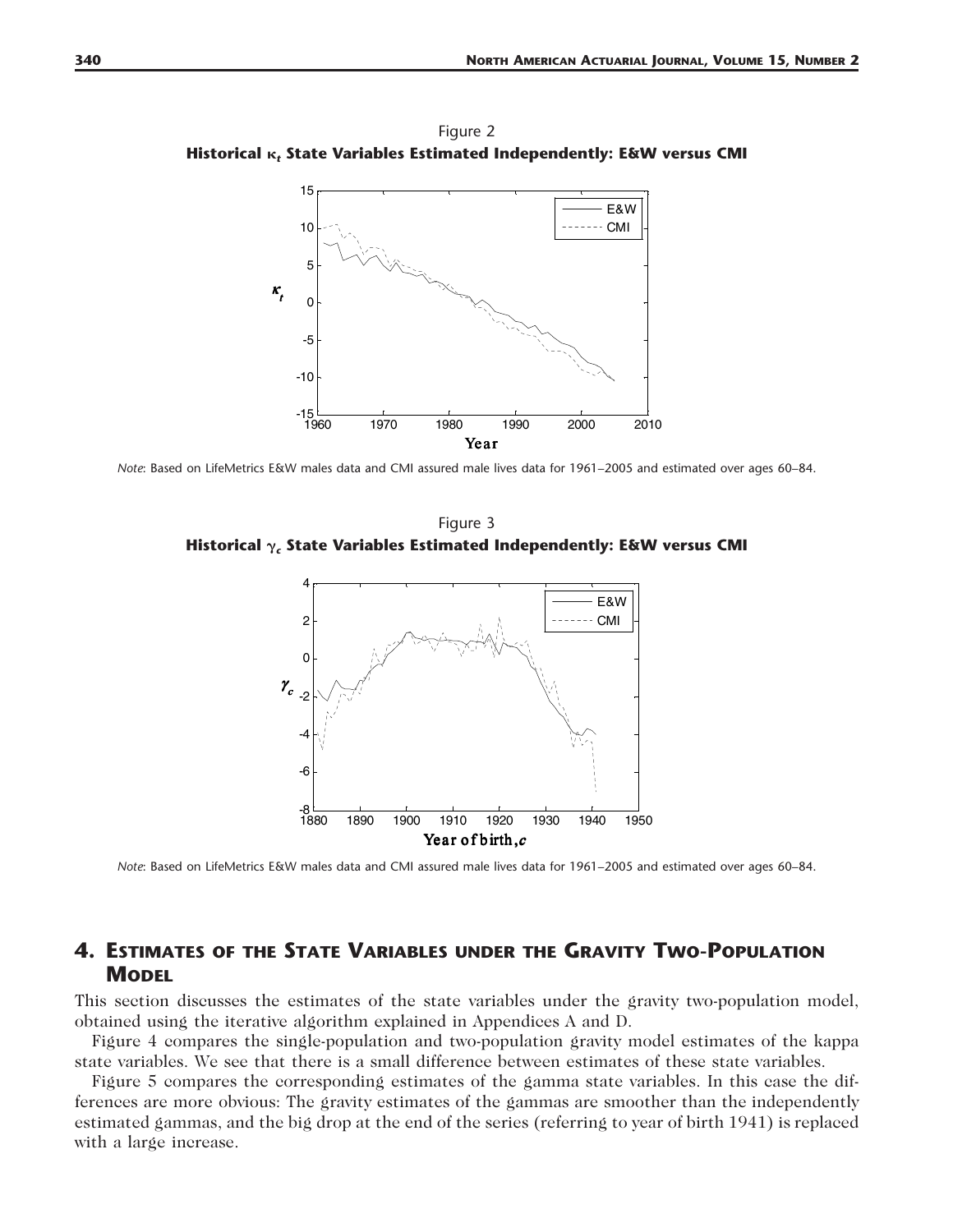

*Note*: Based on LifeMetrics E&W males data and CMI assured male lives data for 1961–2005 and estimated over ages 60–84.

Figure 5 **One-Population and Gravity Two-Population Estimates of the CMI**  $\gamma$ **, State Variables** 



*Note*: Based on LifeMetrics E&W males data and CMI assured male lives data for 1961–2005 and estimated over ages 60–84.

#### **5. ESTIMATES OF THE PARAMETERS OF THE GRAVITY TWO-POPULATION MODEL**

This section deals with the estimation of the parameters of the gravity two-population model. These parameters are estimated using a Bayesian MLE approach that is explained further in Appendices A, B, and C.

Table 1 gives estimates of the parameters of the bivariate  $\kappa$ , process fitted to the E&W and CMI populations. The table shows results for both the gravity model and the single-population model, in which the mortality rates of the two populations are modeled independently of each other, and our focus of interest is on how the  $\kappa_t^{(2)}$  parameters might differ between the two cases. Note that  $\hat{V}^{(11)}$ ,  $\hat{V}^{(12)}$ ,  $\hat{V}^{(21)}$ , and  $\hat{V}^{(22)}$  are the elements of the estimated variance-covariance matrix for the twopopulation  $\kappa$ , process. In the two-population case, we get  $\hat{\mu}^{(2)} = -0.4900$ ,  $\hat{V}^{(12)} = 0.2559$ ,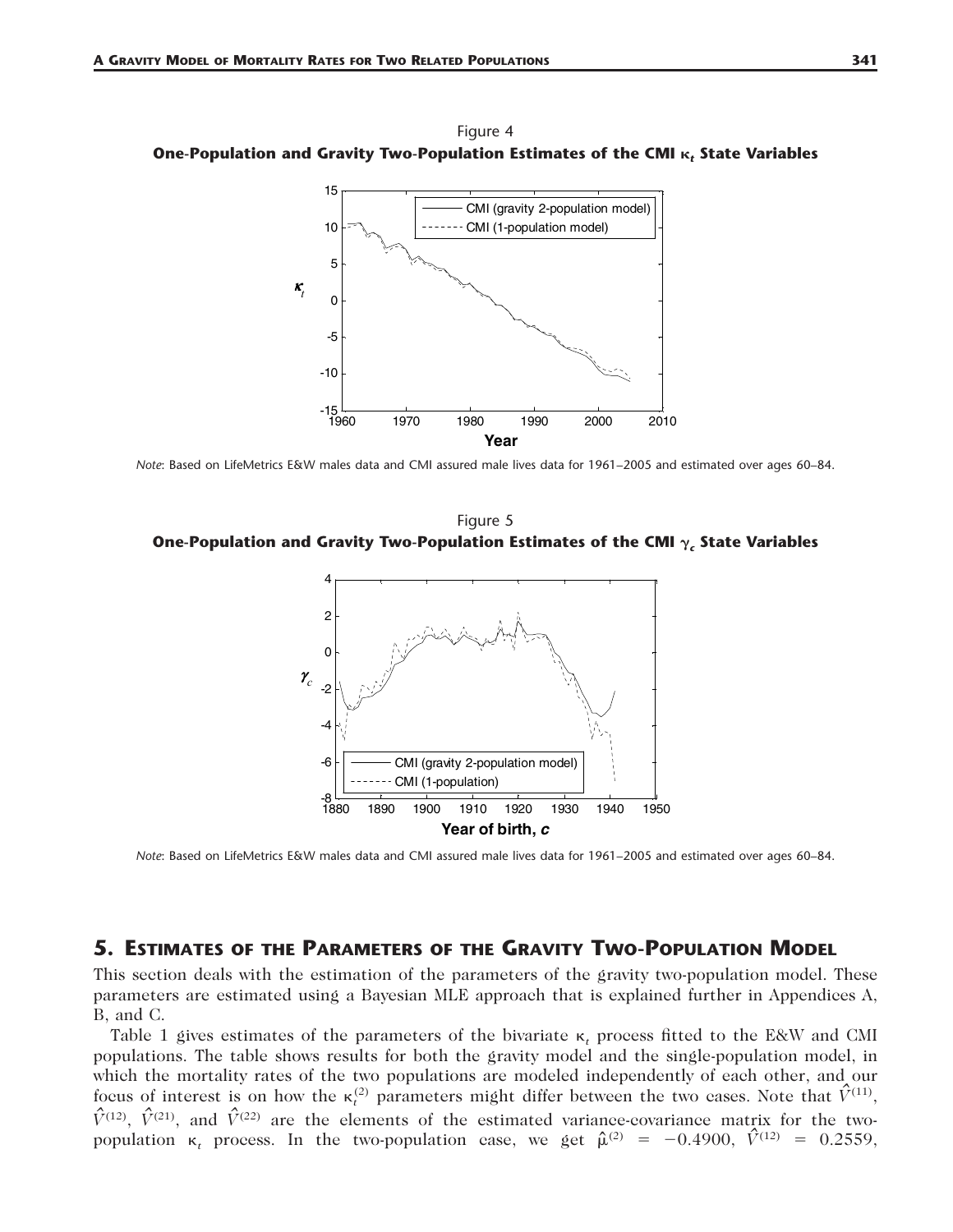| Parameter                                                                                                      | <b>Parameter Estimate</b>                                       |  |  |
|----------------------------------------------------------------------------------------------------------------|-----------------------------------------------------------------|--|--|
| Gravity Model (E&W and CMI)                                                                                    |                                                                 |  |  |
| $[\hat{\mu}^{(1)}, \hat{\mu}^{(2)}]$                                                                           | $[-0.4205, -0.4900]$                                            |  |  |
| $\left[\begin{array}{cc} \hat{V}^{(11)},& \hat{V}^{(12)}\\ \hat{V}^{(21)},& \hat{V}^{(22)} \end{array}\right]$ | $\begin{bmatrix} 0.4745, 0.2559 \ 0.2559, 0.2999 \end{bmatrix}$ |  |  |
| $\hat{\Phi}^{\kappa}$                                                                                          | 0.0928                                                          |  |  |
| E&W Modeled Independently                                                                                      |                                                                 |  |  |
| $\hat{\mu}^{(1)}$                                                                                              | $-0.4205$                                                       |  |  |
| $\hat{V}$ <sup>(11)</sup>                                                                                      | 0.4745                                                          |  |  |
| CMI Modeled Independently                                                                                      |                                                                 |  |  |
| $\hat{\mu}^{(2)}$                                                                                              | $-0.4670$                                                       |  |  |
| $\hat{V}^{(22)}$                                                                                               | 0.5298                                                          |  |  |

| Table 1 |                                 |
|---------|---------------------------------|
|         | Estimated $\kappa$ , Parameters |

*Note*: Based on LifeMetrics E&W males data and CMI assured male lives data for 1961–2005 and estimated over ages 60–84.

 $\hat{V}^{(22)} = 0.2999$ , and  $\hat{\phi}^{(\kappa)} = 0.0928$ , whereas, in the one-population case, we get  $\hat{\mu}^{(2)} = -0.4670$  and  $\hat{V}^{(22)} = 0.5298$  (and, implicitly,  $\hat{V}^{(12)} = 0$  and  $\hat{\phi}^{(\kappa)} = 0$ ).

Table 2 gives estimates of the parameters of the  $\gamma_c$  process. As in Table 1, this table shows results Frame 2 gives estimates of the parameters of the  $\gamma_c$  process. As in Table 1, this table shows results for both the two-population and one-population models, where  $\hat{V}^{(\gamma11)}$ ,  $\hat{V}^{(\gamma12)}$ ,  $\hat{V}^{(\gamma21)}$ , and  $\hat{V}^{$ elements of the estimated variance-covariance matrix for the two-population  $\gamma_{\alpha}$  process. In the two-population case, we get  $\hat{\alpha}^{(\gamma^2)} = 0.0626$ ,  $\hat{\mu}^{(\gamma^2)} = 0.0066$ ,  $\hat{V}^{(\gamma^{12})} = 0.0081$ ,  $\hat{V}^{(\gamma^{22})} = 0.085$  $\hat{\phi}^{(\gamma)} = 0.3133$ , whereas, in the single-population case, we get  $\hat{\alpha}^{(\gamma)} = -0.3440$ ,  $\hat{\mu}^{(\gamma)} = -0.0168$ ,

| Parameter                                                                                                                                | <b>Parameter Estimate</b>                                       |  |
|------------------------------------------------------------------------------------------------------------------------------------------|-----------------------------------------------------------------|--|
| Two-Population Gravity Model (E&W and CMI)                                                                                               |                                                                 |  |
| $\int \hat{\alpha}^{(\gamma)}$ , $\hat{\alpha}^{(\gamma)}$                                                                               | [0.3024, 0.0626]                                                |  |
| $\left[\hat{\mu}^{(\gamma)}\right], \hat{\mu}^{(\gamma2)}\right]$                                                                        | $[-0.0318, 0.0066]$                                             |  |
| $\left[\begin{array}{cc} \hat{V}^{(\gamma11)}, & \hat{V}^{(\gamma12)}\\ \hat{V}^{(\gamma21)}, & \hat{V}^{(\gamma22)} \end{array}\right]$ | $\begin{bmatrix} 0.0872, 0.0081 \ 0.0081, 0.0858 \end{bmatrix}$ |  |
| $\hat{\Phi}^{(\gamma)}$                                                                                                                  | 0.3133                                                          |  |
| E&W Modeled Independently                                                                                                                |                                                                 |  |
| $\hat{\alpha}(\gamma)$                                                                                                                   | 0.2743                                                          |  |
| $\hat{\mathbf{u}}^{(\gamma)}$                                                                                                            | $-0.0378$                                                       |  |
| $V(\gamma 11)$                                                                                                                           | 0.0901                                                          |  |
| CMI Modeled Independently                                                                                                                |                                                                 |  |
| $\hat{\alpha}(\gamma^2)$                                                                                                                 | $-0.3440$                                                       |  |
| $\hat{\mu}^{(\gamma 2)}$                                                                                                                 | $-0.0168$                                                       |  |
| $\hat{\mathcal{U}}(\gamma 22)$                                                                                                           | 0.5174                                                          |  |

Table 2 **Estimated** γ<sub>*c*</sub> Parameters</sub>

*Note*: Based on LifeMetrics E&W males data and CMI assured male lives data for 1961–2005 and estimated over ages 60–84.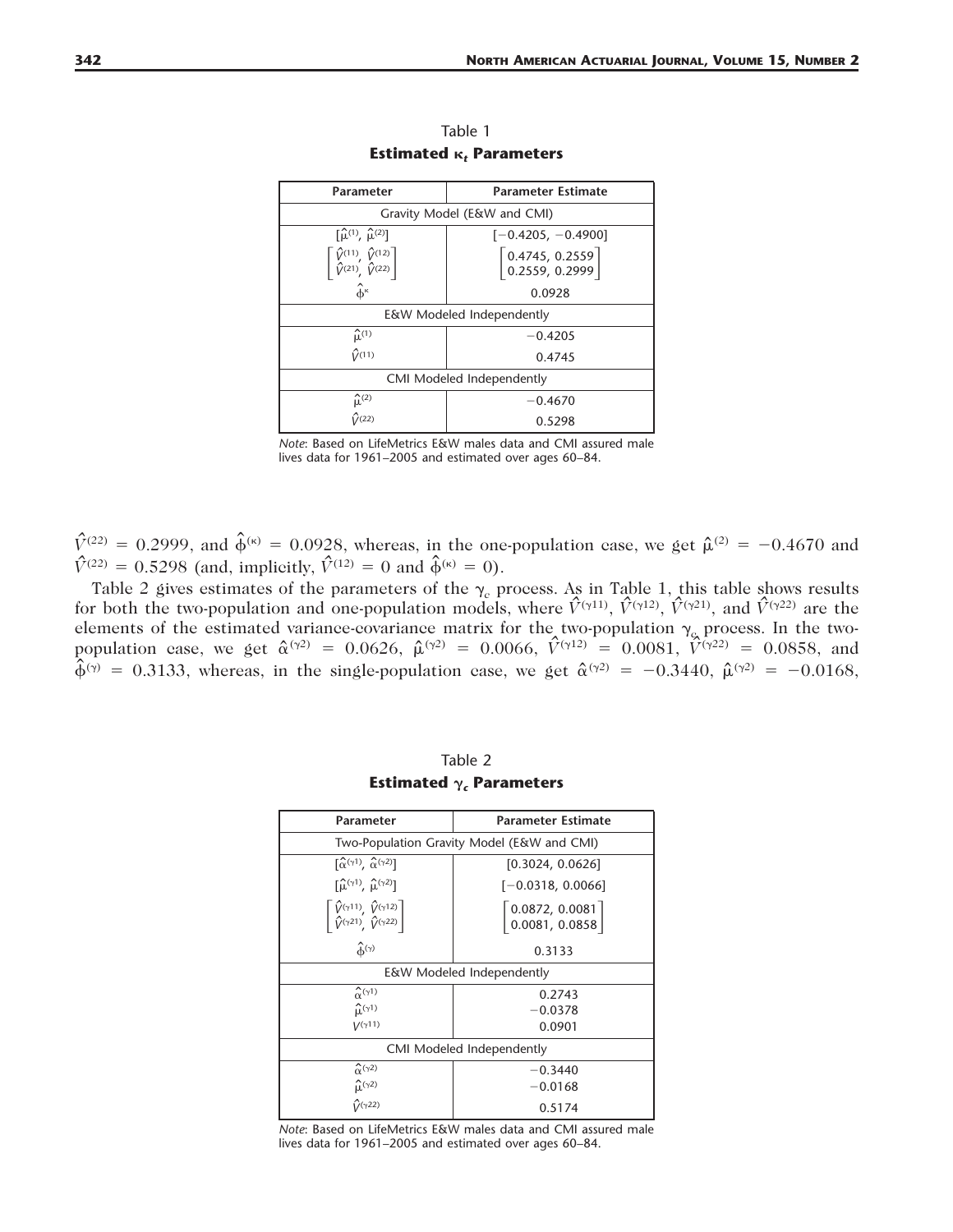$\hat{V}^{(\gamma^{2})} = 0.5174$ , and (again implicitly)  $\hat{V}^{(\gamma^{1})} = 0$  and  $\hat{\phi}^{(\gamma)} = 0$ . The negative value of  $\hat{\alpha}^{(\gamma^2)}$  reflects the greater noise in the estimates of the CMI cohort effects (see Figure 3).<sup>7</sup>

#### **6. PROJECTIONS OF THE GRAVITY TWO-POPULATION MODEL**

Based on the estimates for the k*<sup>t</sup>* parameters in Table 1, Figure 6 shows the projections of expected k*<sup>t</sup>* over horizons of up to 50 years ahead for the E&W population (the continuous line) modeled as an independent single population and for the CMI population using both the two-population gravity model (dotted) and an independent one-population model (dash-dotted) cases, respectively. All three curves move down over time, but for the single-population case, the expected CMI  $\kappa$ , curve moves farther away from the E&W curve over time, whereas, for the gravity case, the expected CMI  $\kappa$ , curve moves close to it. The kappa gravity effect is thus operating along the lines anticipated.

To provide further insight, Figure 7 shows the fan chart projections for the same two cases: We see that the gravity two-population projections are a little higher than the single- or one-population projections, but also a little less dispersed.

Figure 8 shows the expected  $\gamma_c$  for the E&W population (the continuous line) and for the CMI population under both the gravity two-population model (dotted) and the one-population model (dashdot). We see how, under the latter, the CMI expected  $\gamma_c$  starts off lower than the E&W  $\gamma_c$  but declines at a slower rate (and would, in fact, eventually cross the E&W curve), whereas under the gravity model, the CMI curve moves closer toward the E&W curve and then shadows it in parallel. Thus, once again, the gravity effect is operating as anticipated.





*Note*: Based on LifeMetrics E&W males data and CMI assured male lives data for 1961–2005 and estimated over ages 60–84 and 10,000 simulation trials.

<sup>&</sup>lt;sup>7</sup>The alert reader will note three anomalies in Table 2:  $\hat{\alpha}^{(\gamma)}$  is 0.3024 under the gravity model but 0.2743 when modeled independently;  $\hat{\mu}^{(\gamma1)}$  is  $-0.0318$  under the gravity model but  $-0.0378$  when modeled independently, and  $V^{(\gamma11)}$  is  $0.0872$  under the gravity model but 0.0901 when modeled independently. These are anomalies because these particular parameters should in theory be the same under the gravity model or when modeled independently. However, they differ here for two quite subtle reasons, both of which can lead to unimportant differences between the two model estimates of these parameters. First, when modeled independently, these parameters are estimated using a univariate AR(1) process, but when estimated under the gravity model, they are estimated using the (somewhat different) algorithm described in Appendix C. Second, this algorithm takes as its inputs estimates of  $\alpha^{(\gamma 1)}$ ,  $\alpha^{(\gamma 2)}$ , and t $^{(\gamma)}$ , and these will typically differ between the singlepopulation and gravity model cases.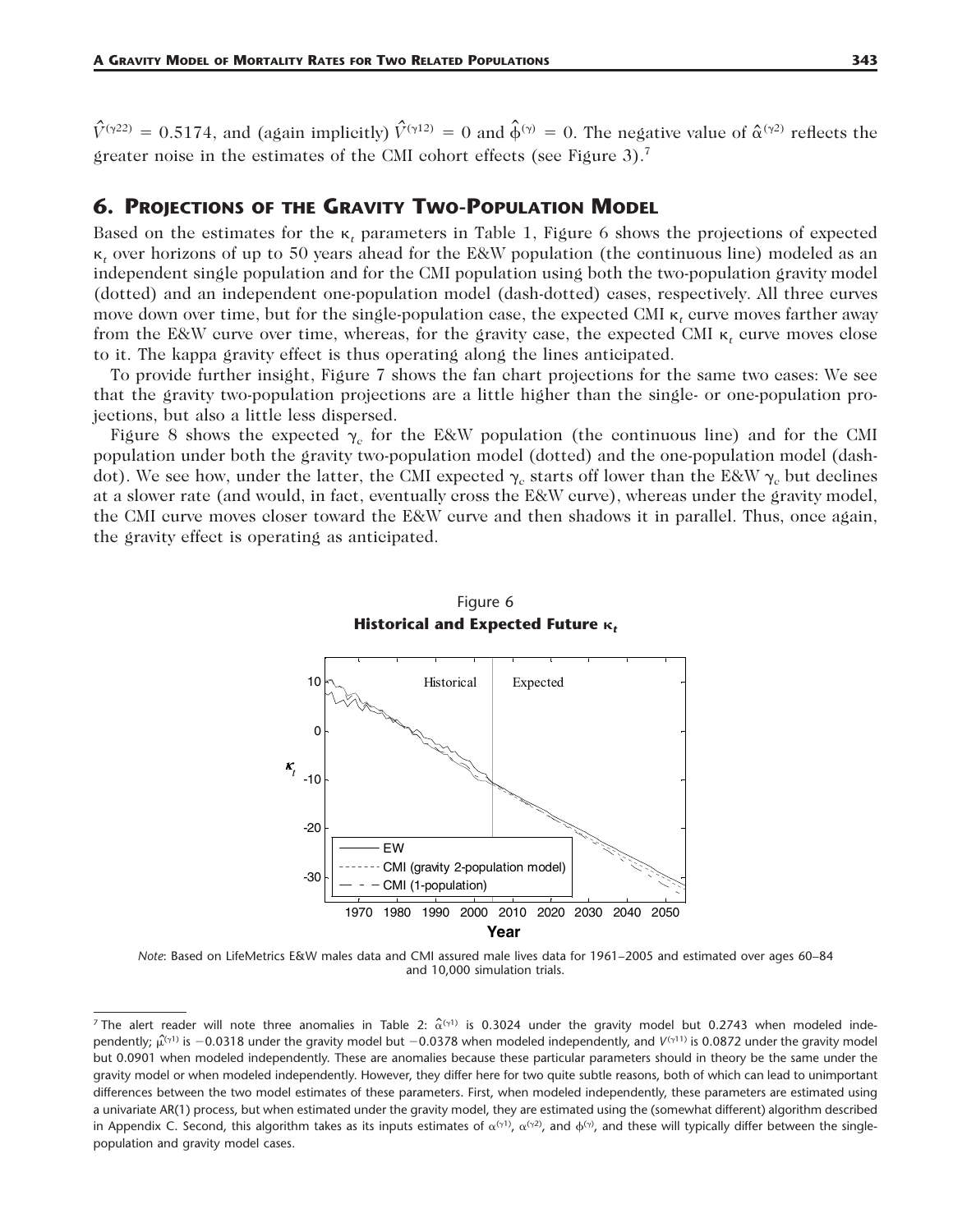Figure 7 **Fan Chart Projections of One-Population and Gravity Two-Population Model CMI** k*<sup>t</sup>*



*Note*: Based on LifeMetrics E&W males data and CMI assured male lives data for 1961–2005 and estimated over ages 60–84 and 10,000 simulation trials.

Figure 9 shows the corresponding  $\gamma_c$  fan chart projections. The gravity projections are somewhat higher than the projections under the one-population case (as we would expect from the above) but are also noticeably narrower.

Having established the impact of the gravity effects on the expected values of the state variables, Figure 10 shows the fan charts for the two populations considered independently, Figure 11 shows the fan charts for the two populations under the gravity model, and Figure 12 shows the CMI fan charts for both models, all for age 65.

We can see that, relative to considering the two populations independently, the gravity model narrows the CMI projections a little (e.g., the 90% prediction bounds for  $T = 50$  change from [0.0021 0.0050]



Figure 8 **Historical and Expected Future**  $\gamma_c$ 

*Note*: Based on LifeMetrics E&W males data and CMI assured male lives data for 1961–2005 and estimated over ages 60–84 and 10,000 simulation trials.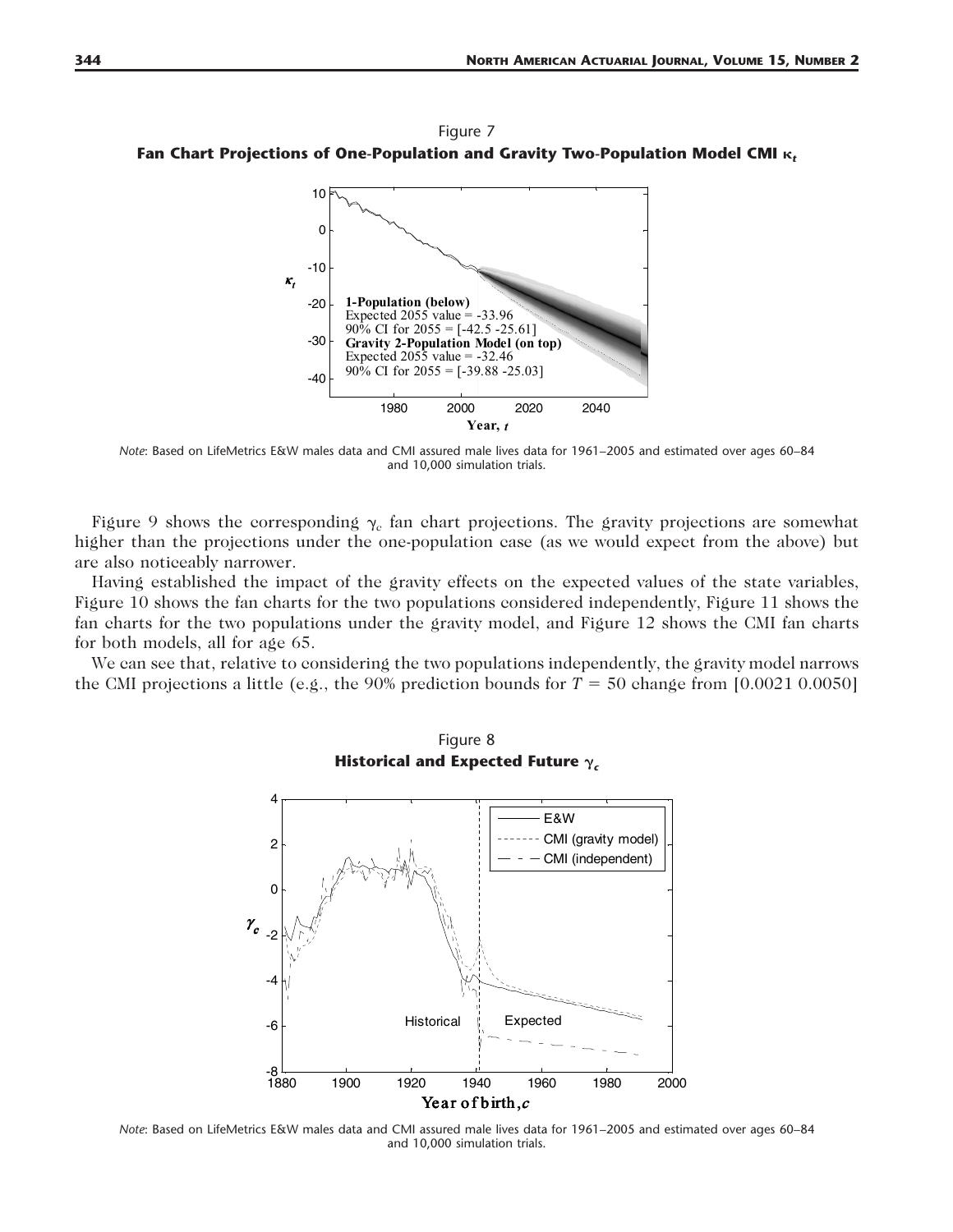

*Note*: Based on LifeMetrics E&W males data and CMI assured male lives data for 1961–2005 and estimated over ages 60–84 and 10,000 simulation trials.

to  $[0.0023 \ 0.0047]$ .<sup>8</sup> To put this another way, if the gravity model is correct and if one ignores this when modeling CMI male *q*, then one will obtain fan charts that underestimate somewhat the uncertainty in the projections.



Figure 10 **Fan Chart Projections of E&W and CMI** *q* **Modeled Independently: Males Age 65**

*Note*: Based on LifeMetrics E&W males data and CMI assured male lives data for 1961–2005 and estimated over ages 60–84 and 10,000 simulation trials.

<sup>&</sup>lt;sup>8</sup> The explanation for the gravity effect narrowing the CMI projections is that the one-population CMI gammas are rather more volatile than the E&W gammas, and so the impact of the gravity model is to smooth the CMI gammas, and it this smoothing that leads to narrower CMI projections. These results are also broadly consistent with those of Cairns et al. (2011b).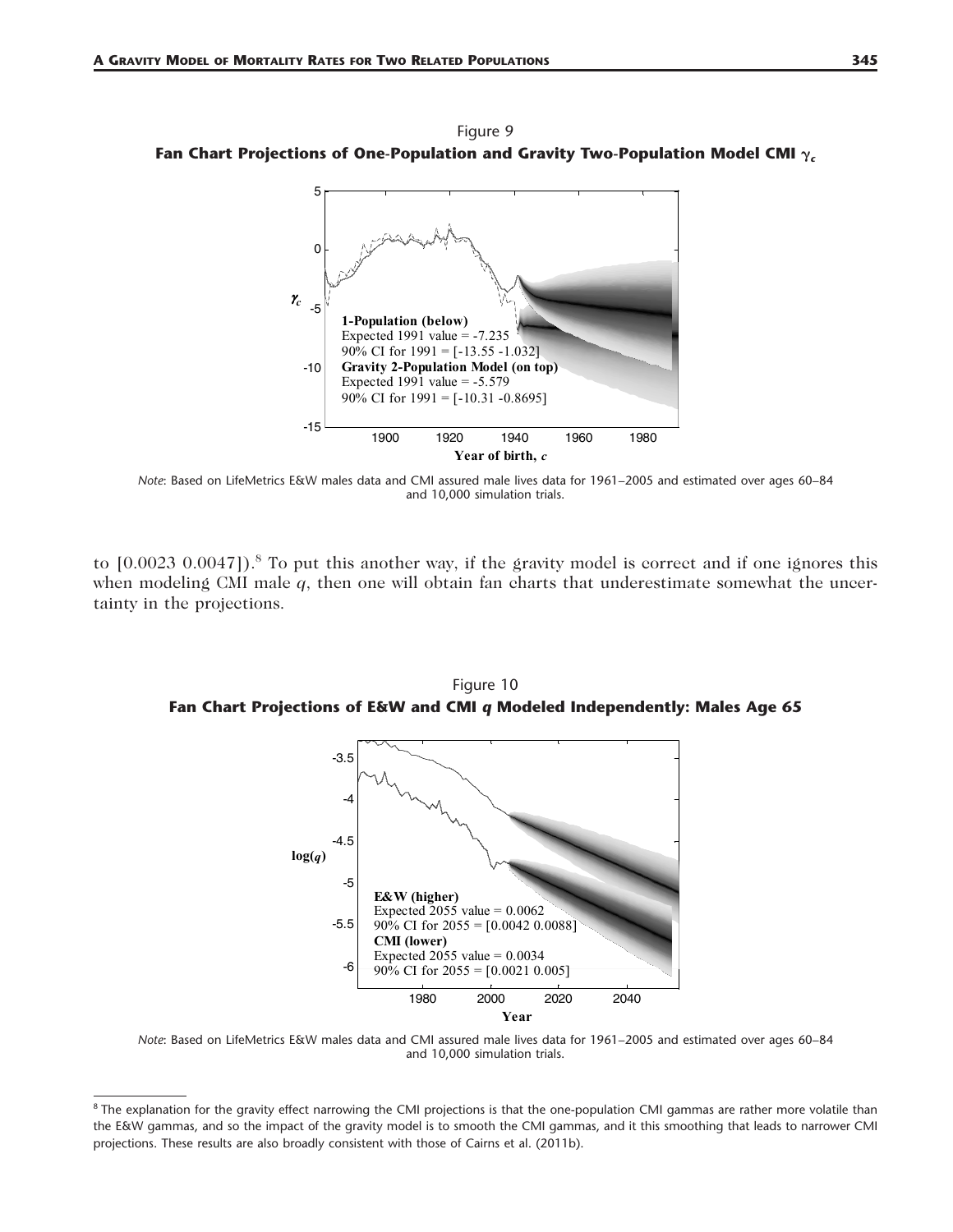



*Note*: Based on LifeMetrics E&W males data and CMI assured male lives data for 1961–2005 and estimated over ages 60–84 and 10,000 simulation trials.

Figure 12 **Fan Chart Projections of One-Population and Gravity Two-Population CMI** *q***: Males Age 65**



*Note*: Based on LifeMetrics E&W males data and CMI assured male lives data for 1961–2005 and estimated over ages 60–84 and 10,000 simulation trials.

#### **7. VALUING ANNUITIES**

The next two sections discuss applications of the model. One application is to the estimation of mortality-related variables (such as expected future lifetimes [EFLs] or annuity prices). Unfortunately, the APC model does not permit us to directly simulate *q* probabilities for very high ages (in the case of our sample, beyond age 84) because the model requires age (beta) parameters for each age in our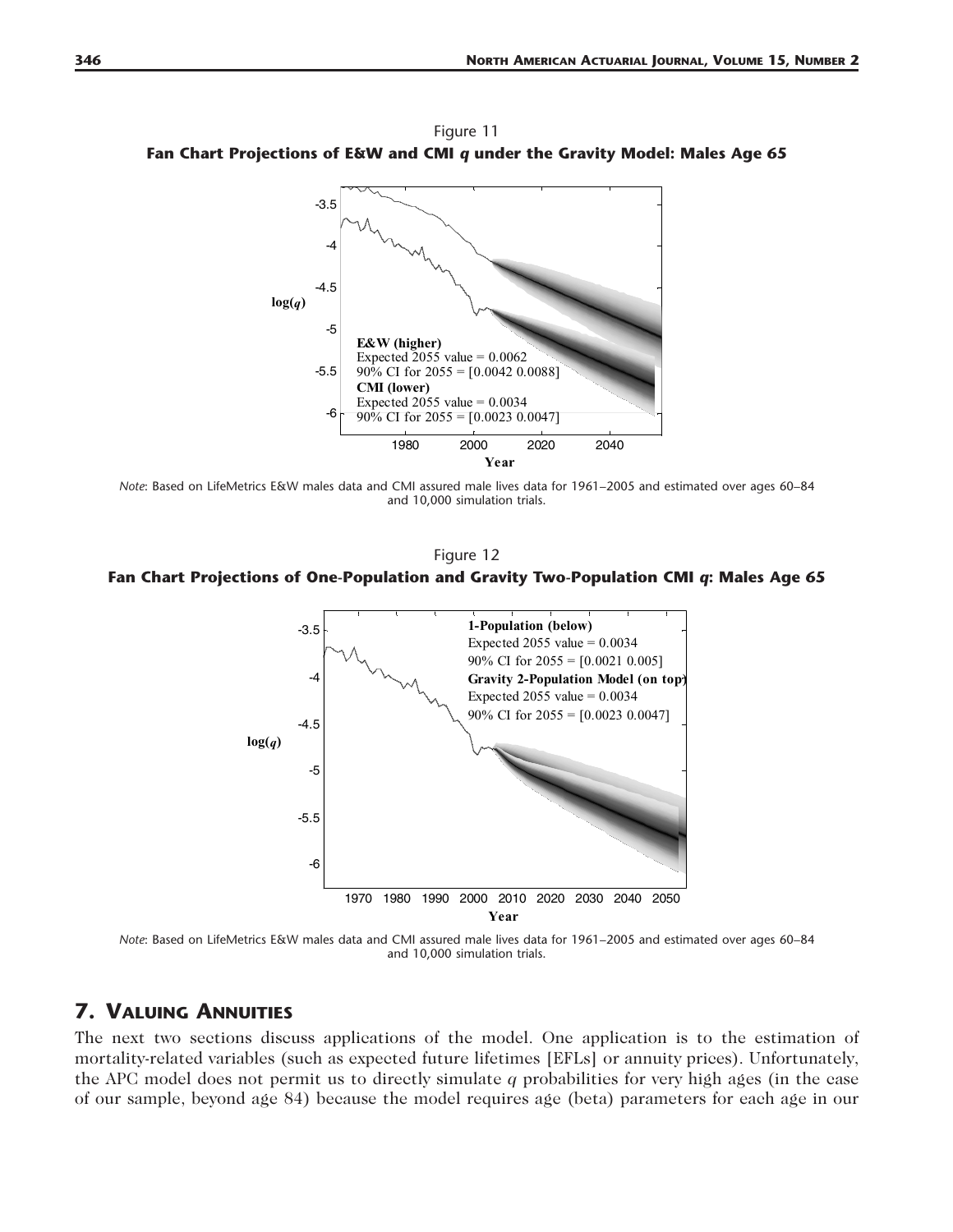|                                         | Table 3 |  |
|-----------------------------------------|---------|--|
| <b>Illustrative Term Annuity Prices</b> |         |  |

| Population          | Age = $65$ |
|---------------------|------------|
| <b>E&amp;W</b>      | 10.8996    |
| CMI (gravity model) | 11.7627    |
| CMI (independent)   | 11.8373    |

*Note*: Estimated over ages 60–85 and 1961–2005. Refers to the price of a term annuity that pays 1 unit for each year survived to age 85. Based on an interest rate of 4% and 10,000 simulation trials.

sample range.<sup>9</sup> This means that we cannot directly estimate EFLs or the prices of lifetime annuities, but we can still estimate the prices of term annuities whose payments end by the 85th birthday.

Table 3 shows some illustrative prices for age 65 for term annuities that end at age 85. The cases considered are E&W and CMI both with and without gravity effects. We assume a constant interest rate of 4%. We find that the estimated price for a CMI term annuity is 11.8373 in the case where CMI mortality is modeled independently with the one-population model and 11.7627 where the twopopulation gravity model is used. Thus, ignoring the gravity effect in this case leads to an overestimation of the price of the annuity of 0.63%.<sup>10</sup>

#### **8. CORRELATIONS BETWEEN** *q* **MORTALITY IMPROVEMENTS**

A second application of the model is the analysis of mortality improvement correlations. Figure 13 shows plots of correlations between mortality or *q* improvements, for age 65 for horizons running from 1 to 25 years ahead, from starting year 2005. For any given population and age *x*, the *q* reduction



Figure 13 **Correlations between E&W and CMI Improvements: Males Age 65**

*Note*: Based on LifeMetrics E&W males data and CMI assured male lives data for 1961–2005 and estimated over ages 60–84 and 10,000 simulation trials.

<sup>9</sup> This said, we can still simulate *q* probabilities for higher ages if we have a method to extrapolate estimates of higher age death rates. An example is provided by Coughlan et al. (2011).

 $10$  As a comparator, this difference is smaller than that between the annuity prices offered by different annuity providers (see, e.g., Gunawardena et al. 2008).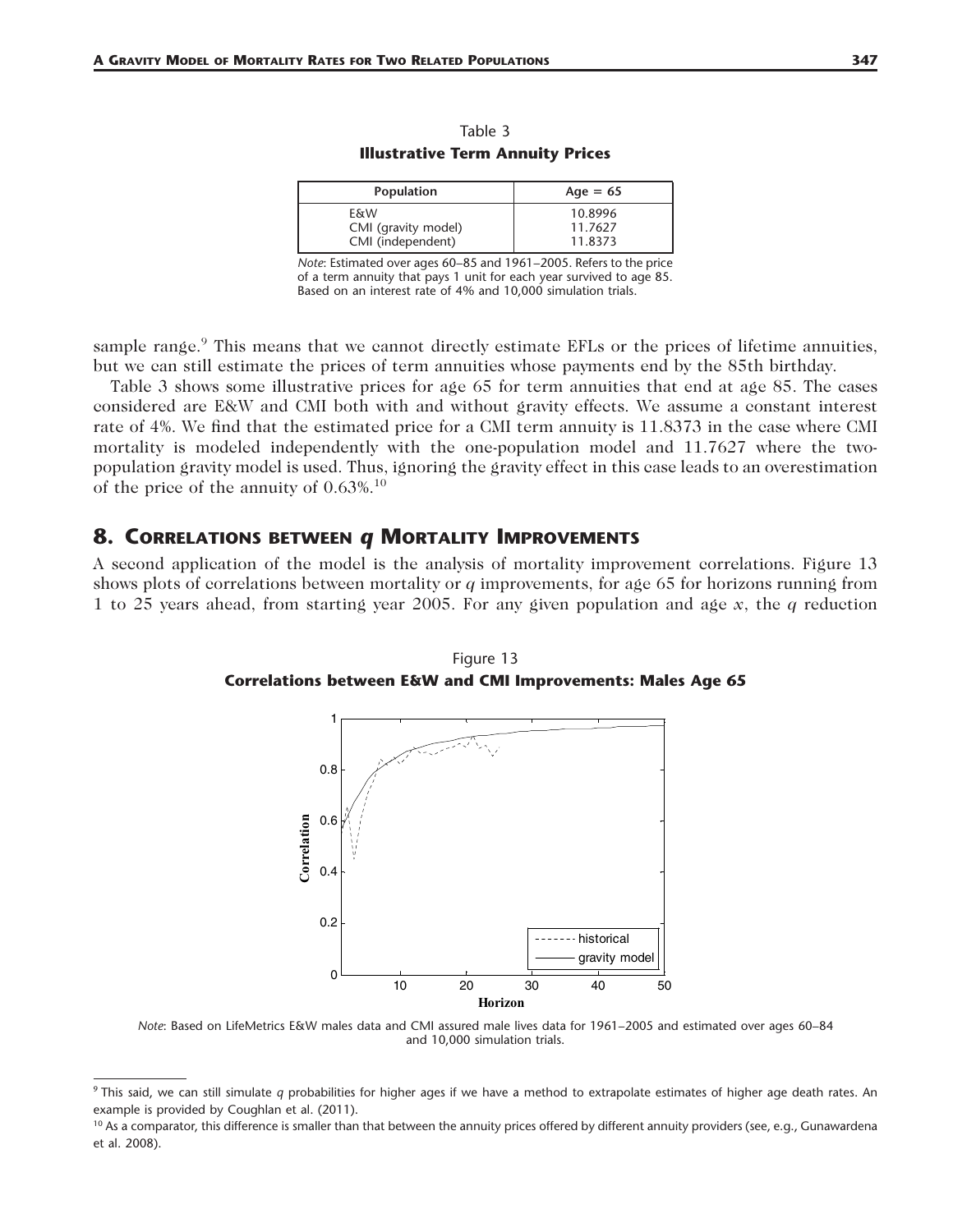factor for a horizon *H* years ahead is defined to be  $q(t + H, x)/q(t, x)$  for year  $t = 2005$ . We see that the correlations between the mortality improvements for the E&W and CMI populations under the gravity model start from a little under 0.6 for  $H = 1$  and rise sharply as *H* increases and eventually approach 1 in the limit.<sup>11</sup> By contrast, the corresponding correlations in the zero-gravity case are, in fact, all equal to 0, reflecting the fact that, in this case, the populations are independent. Thus, taking account of the gravity effect is essential if we are to produce sensible correlations in mortality improvements between related populations.

In addition, as a reality check, the figure also includes a plot of the corresponding historical reduction-factor correlations over our sample period.<sup>12</sup> We can see that the model-based correlations are quite close to the historical correlations present in the data.

#### **9. CONCLUSIONS**

This paper has introduced a new type of model, which we have called a gravity model, to handle the interdependence between the mortality rates of two related populations. This model has a number of attractions:

- The gravity concept is intuitively plausible: In the large-population versus small-population context, gravity effects serve to bring the state variables of the secondary population toward those of the dominant primary population in a manner consistent with biological reasonableness.
- Given that the secondary population (in our illustration, the CMI population) is much smaller, an additional benefit of the gravity model is to smooth out some of imprecision in the forecasts of the secondary population.
- The approach is fast and easy to implement using MATLAB: A single fan chart with 10,000 simulation trials takes about 15 seconds to produce.
- The approach can be used to price mortality-related financial contracts (e.g., annuity prices) or model other mortality-related variables (e.g., mortality-improvement correlations, which are useful for hedging purposes).

This study applied the model to the case of E&W males versus CMI assured male lives mortality rates. Applied to this dataset, our results suggest that, relative to the case where CMI mortality is modeled independently, the gravity model tends to slightly raise the expected mortality projection (and, relatedly, slightly increase annuity prices), smooth somewhat the dispersion (or volatility) of projections of CMI *q* rates, and, perhaps most importantly, can produce forward mortality-improvement correlations that closely match those found in the historical data. These findings would suggest that the use of a gravity model has the potential, at least, to produce considerable improvements in the effectiveness of the risk management of mortality-linked exposures.

#### **APPENDIX A**

#### **ESTIMATING THE STATE VARIABLES AND THEIR PARAMETERS**

This appendix explains the estimation of the latent state variables and their parameters. The estimation process involves the following stages:

*Stage 1: Preliminary estimation of the state variables ignoring any interdependence.* We estimate equations (8) and (10) separately to obtain estimates of the beta, kappa, and gamma parameters, ignoring any interdependence between the two populations' state variables.

<sup>&</sup>lt;sup>11</sup> The correlations in Figure 13 are also very close to those reported in Figure 13 in Cairns et al. (2011b) and Coughlan et al. (2011).

<sup>&</sup>lt;sup>12</sup> For our sample of size 45 years and horizon *H*, these are the correlations between the reduction factors  $q(t + H, 65)/q(t, 65)$  for years  $t =$ 1961 - 2005 : *H*, thus giving us the correlation between two samples of 44 observations for  $H = 1$ , the correlation between two samples of 43 observations for  $H = 2$ , and so on. We do not calculate the historical correlations beyond  $H = 25$  because of the small samples involved.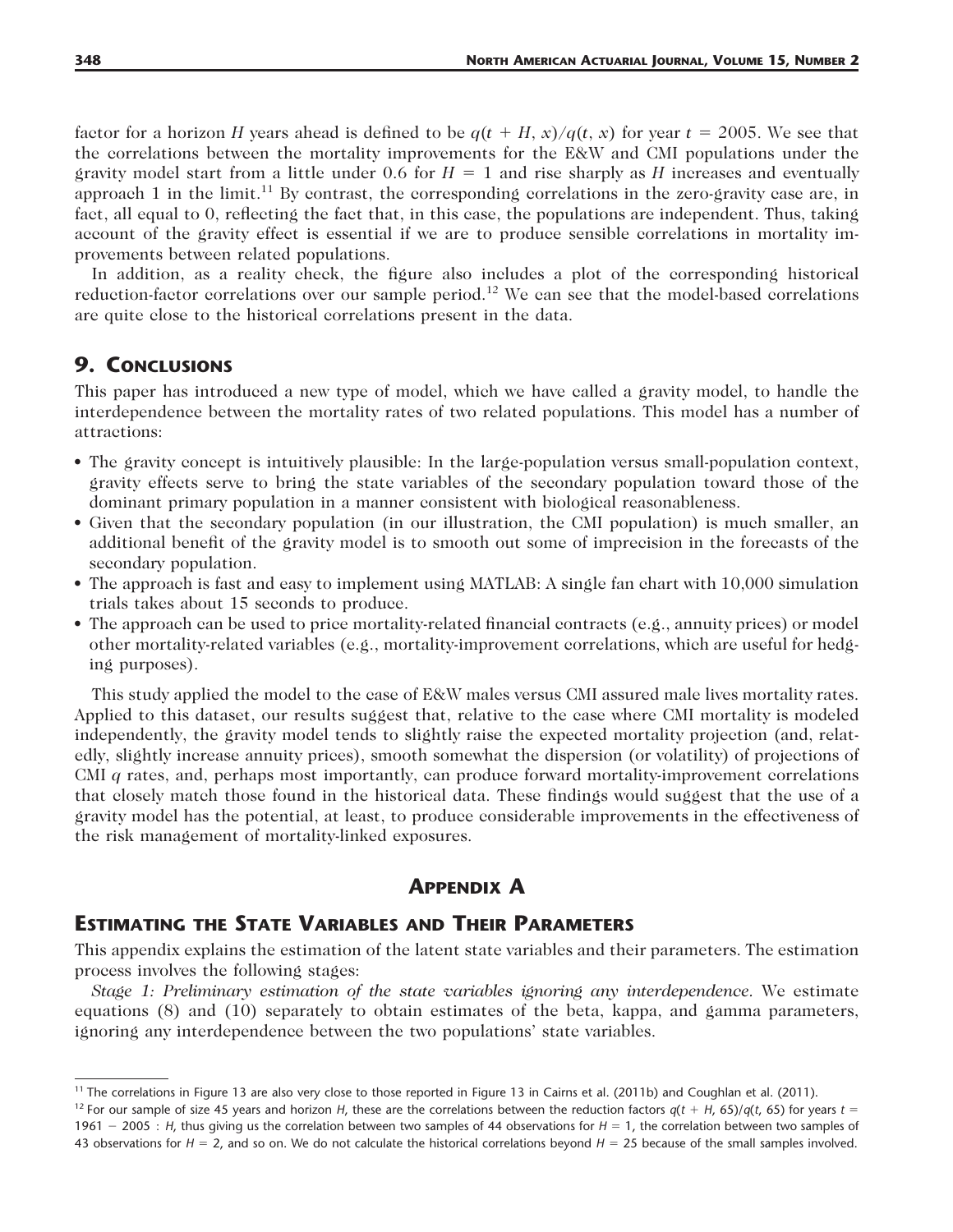*Stage 2: Estimation of the parameters of the state-variable processes.* We then estimate the parameters of the two-population k*<sup>t</sup>* processes, taking account of possible interdependence, but taking the estimates of the state variables as given. The algorithms used to do this are set out in Appendices B and C. Stages 1 to 2 constitute the first complete estimation cycle.

*Stage 3: Reestimation of the state variables taking account of possible interdependence.* We then take the parameters of the state variables as given and reestimate the state variables using the algorithms set out in Appendix D.

*Stage 4: Repeat stages 2 and 3 until parameter estimates converge.* The second and subsequent estimation cycles repeat stages 2 and 3. We input our state variable estimates from stage 3 and repeat stage 2 to obtain a new set of parameter estimates, and we use these to repeat stage 3 to obtain a new set of state variable estimates. We then repeat the estimation cycle as many times as required until parameter estimates converge.

This gives us estimates of both latent state variables and the parameters of the processes governing the state variables that are consistent with each other and take appropriate account of the interdependence between the two populations.

#### **APPENDIX B**

#### **ESTIMATING THE PARAMETERS OF THE** k*<sup>t</sup>* **PROCESS**

This appendix explains the algorithms used to estimate the parameters of the two populations' k*<sup>t</sup>* processes to take account of their interdependence, while taking the estimates of the state variables as given.

We start with equations  $(11)$ – $(12)$  reproduced below:

$$
\kappa_t^{(1)} = \kappa_{t-1}^{(1)} + \mu^{(1)} + C^{(12)} Z_t^{(2)},\tag{11}
$$

$$
\kappa_t^{(2)} = \kappa_{t-1}^{(2)} + \phi^{(\kappa)}(\kappa_{t-1}^{(1)} - \kappa_{t-1}^{(2)}) + \mu^{(2)} + C^{(21)}Z_t^{(1)} + C^{(22)}Z_t^{(22)}.
$$
 (12)

Imagine to begin that we know the value of  $\phi^{(\kappa)}$ . Note that (with the exception of  $\mu^{(1)}$  and  $C^{(1)}$ ) the  $\mu$ and *C* parameters are dependent on  $\phi^{(\kappa)}$ , so we make this dependence explicit and then, in turn, replace these parameters with their estimates. This gives us

$$
\kappa_t^{(1)} = \kappa_{t-1}^{(1)} + \hat{\mu}^{(1)} |\phi^{(\kappa)} + (\hat{C}^{(12)} |\phi^{(\kappa)}) Z_t^{(2)}, \tag{B1}
$$

$$
\kappa_t^{(2)} = \kappa_{t-1}^{(2)} + \phi^{(\kappa)}(\kappa_{t-1}^{(1)} - \kappa_{t-1}^{(2)}) + \hat{\mu}^{(2)}|\phi^{(\kappa)} + (\hat{C}^{(21)}|\phi^{(\kappa)})Z_t^{(1)} + (\hat{C}^{(22)}|\phi^{(\kappa)})Z_t^{(22)}.
$$
 (B2)

Our estimates of the  $\mu$  parameters conditional on  $\phi^{(\kappa)}$  are now

$$
\hat{\mu}^{(1)}|\phi^{(\kappa)} = \frac{1}{n_{y} - 1} \sum_{t=2}^{n_{y}} (\kappa_{t}^{(1)} - \kappa_{t-1}^{(1)}),
$$
\n(B3)

$$
\hat{\mu}^{(2)}|\phi^{(\kappa)} = \frac{1}{n_{y} - 1} \sum_{t=2}^{n_{y}} (\kappa_{t}^{(2)} - (1 - \phi^{(\kappa)})\kappa_{t-1}^{(2)} - \phi^{(\kappa)}\kappa_{t-1}^{(1)}).
$$
\n(B4)

Now let

$$
\hat{D}_{t}^{(1)}|\phi^{(\kappa)} = \kappa_{t}^{(1)} - \kappa_{t-1}^{(1)} - \hat{\mu}^{(1)}|\phi^{(\kappa)}, \tag{B5}
$$

$$
\hat{D}_{t}^{(2)}|\phi^{(\kappa)} = \kappa_{t}^{(2)} - (1 - \phi^{(\kappa)})\kappa_{t-1}^{(2)} - \phi^{(\kappa)}\kappa_{t-1}^{(1)} - \hat{\mu}^{(2)}|\phi^{(\kappa)}, \tag{B6}
$$

for  $t = 2, \ldots, n_y$ . For  $i, j = 1, 2$ :

$$
\hat{V}^{(ij)}|\phi^{(\kappa)} = \frac{1}{n_y - 1 + \xi} \left\{ \sum_{t=2}^{n_y} (\hat{D}_t^{(i)}|\phi^{(\kappa)}) (\hat{D}_t^{(j)}|\phi^{(\kappa)}) + \xi \omega_{ij} \right\},
$$
\n(B7)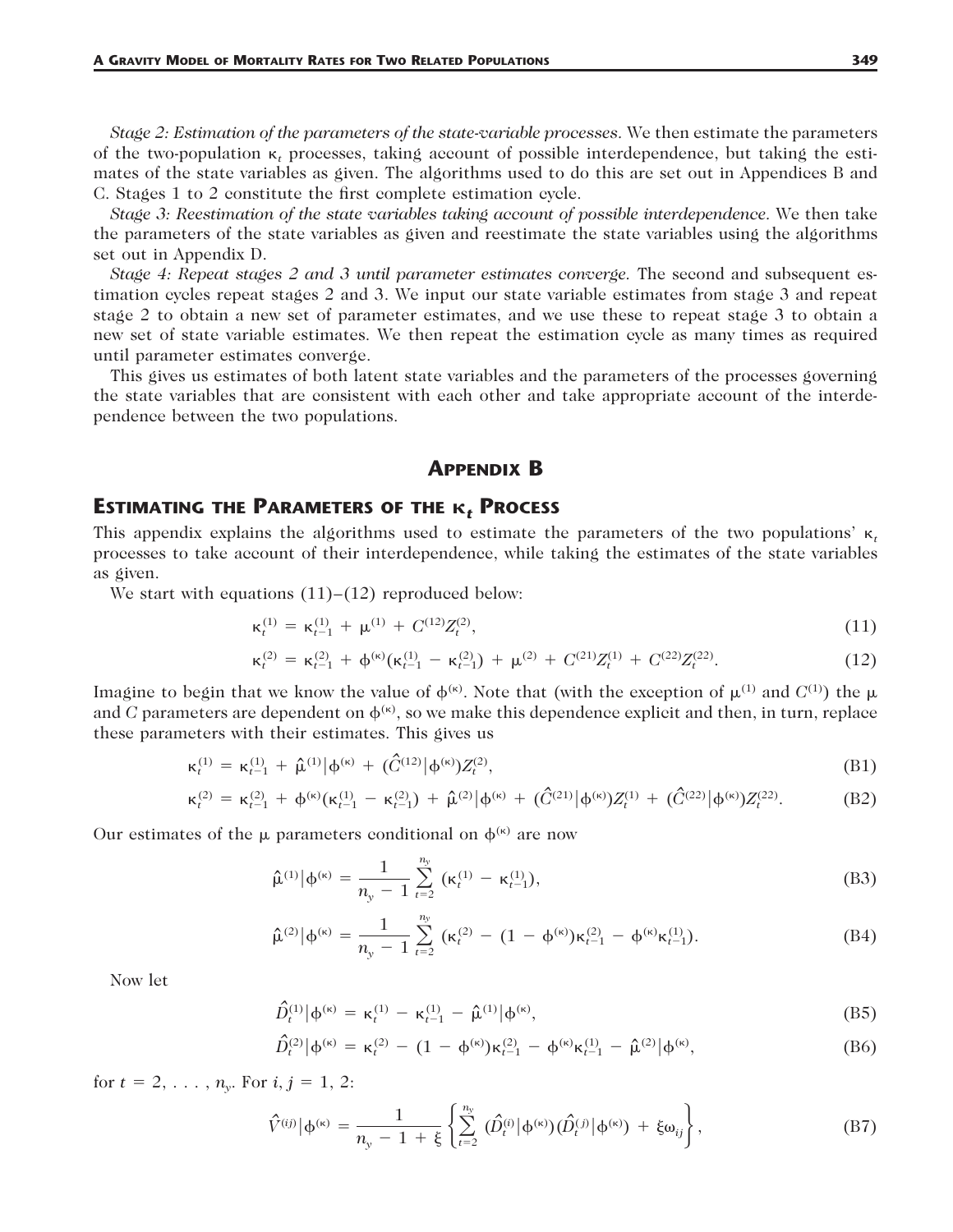where  $\xi$  is a weight (set to 1) attached to a Bayesian *prior* estimate for  $\hat{V}$  given by  $\omega = \begin{pmatrix} \omega_{11} & \omega_{12} \\ \omega_{21} & \omega_{22} \end{pmatrix}$ , and we take this  $\hat{V}$  estimate to be  $\omega = \begin{pmatrix} \hat{V}^{(11)} & 0 \\ 0 & \hat{V}^{(22)} \end{pmatrix}$  using the original one-population estimate of  $\hat{V}$  in Table 1.<sup>13</sup> This gives us our estimate of *V* conditional on  $\phi^{(k)}$ :

$$
\hat{V}|\phi^{(\kappa)} = \begin{bmatrix} \hat{V}^{(11)}|\phi^{(\kappa)}, \hat{V}^{(12)}|\phi^{(\kappa)}\\ \hat{V}^{(21)}|\phi^{(\kappa)}, \hat{V}^{(22)}|\phi^{(\kappa)} \end{bmatrix}.
$$
\n(B8)

 $\hat{C}$  is then the Choleski decomposition of  $\hat{V}$ .

Finally, we need an MLE method to estimate  $\phi^{(\kappa)}$ . If we let  $\hat{W}|\phi^{(\kappa)} = \begin{bmatrix} \hat{W}^{(11)}|\phi^{(\kappa)}, \hat{W}^{(12)}|\phi^{(\kappa)} \hat{W}^{(21)}|\phi^{(\kappa)}, \hat{W}^{(22)}|\phi^{(\kappa)} \end{bmatrix} =$  $(\hat{V}|\phi^{(k)})^{-1}$ , the log-likelihood function is now

$$
l_{k}(\phi^{(\kappa)}) = -\frac{n_{y} - 1}{2} \ln[\det(\hat{V}|\phi^{(\kappa)})] - \frac{1}{2} \sum_{t=2}^{n_{y}} (\hat{D}_{t}^{(1)}|\phi^{(\kappa)}) (\hat{D}_{t}^{(1)}|\phi^{(\kappa)}) \hat{W}^{(11)}|\phi^{(\kappa)}) - \frac{1}{2} \sum_{t=2}^{n_{y}} (\hat{D}_{t}^{(1)}|\phi^{(\kappa)}) (\hat{D}_{t}^{(2)}|\phi^{(\kappa)}) \hat{W}^{(12)}|\phi^{(\kappa)} - \frac{1}{2} \sum_{t=2}^{n_{y}} (\hat{D}_{t}^{(2)}|\phi^{(\kappa)}) (\hat{D}_{t}^{(1)}|\phi^{(\kappa)}) \hat{W}^{(21)}|\phi^{(\kappa)} - \frac{1}{2} \sum_{t=2}^{n_{y}} (\hat{D}_{t}^{(2)}|\phi^{(\kappa)}) (\hat{D}_{t}^{(2)}|\phi^{(\kappa)}) \hat{W}^{(22)}|\phi^{(\kappa)}.
$$
\n(B9)

We then add to this the log of the prior distribution, which consists of the sum of: the log of the prior density for  $\hat{V}(\theta)$  alluded to in the discussion below equation (B7), taken to be the Inverse-Wishart distribution with inverse scaling matrix  $\psi = (\psi_{ij}) = \xi \omega = \xi(\omega_{ij})$  and  $m = \xi - 3$  degrees of freedom, and the log of the prior density for  $\phi^{(\kappa)}$ , taken to be a beta  $(\xi(\nu-1)+1, \xi(\nu-1)+1)$  distribution with  $v = 2$ ,  $w = 2$  evaluated at  $\hat{\phi}^{(\kappa)}$ . The log of the prior distribution is therefore

$$
l_{\kappa}^{(prior)}(\phi^{(\kappa)}) = -\frac{\xi}{2} \ln[\det(\hat{V}|\phi^{(\kappa)})] - \frac{1}{2} \operatorname{trace}(\xi \omega(\hat{V}|\phi^{(\kappa)})^{-1}) + \ln[\beta(\hat{\phi}^{(\kappa)}, \xi(\upsilon - 1) + 1, \xi(\omega - 1) + 1)]. \quad (B10)
$$

We can then obtain an MLE estimate of  $\phi^{(k)}$  by searching across the permissible  $\phi^{(k)}$  range [0,1] and selecting the  $\phi^{(\kappa)}$  value that maximizes the sum of equations (B9) and (B10). Once we have this value, we use equations  $(B1)$ ,  $(B2)$ , and  $(B6)$  to estimate  $\mu$  and *V*.

The results reported in this paper were based on an illustrative value of  $\xi = 5$ .

#### **APPENDIX C**

#### **ESTIMATING THE PARAMETERS OF THE** g*<sup>c</sup>* **PROCESS**

This appendix explains the algorithms used to estimate the parameters of the two-population  $\gamma_c$  process, taking estimates of the gamma state variables as given.

Recall the two-population  $\gamma_c$  process (13):

$$
\gamma_c = \Phi_1 \gamma_{c-1} + \Phi_2 \gamma_{c-2} + \begin{pmatrix} \mu^{(\gamma 1)} (1 - \alpha^{(\gamma 1)}) \\ \mu^{(\gamma 2)} (1 - \alpha^{(\gamma 2)}) \end{pmatrix} + C^{(\gamma)} Z_c^{(\gamma)}, \tag{13}
$$

<sup>&</sup>lt;sup>13</sup> The inclusion of the  $\xi$  and  $\omega_{ii}$  terms in equation (B7) serves to penalize the oversmoothing of the secondary population  $\kappa_i$  process that might otherwise occur over the course of repeated estimation cycles.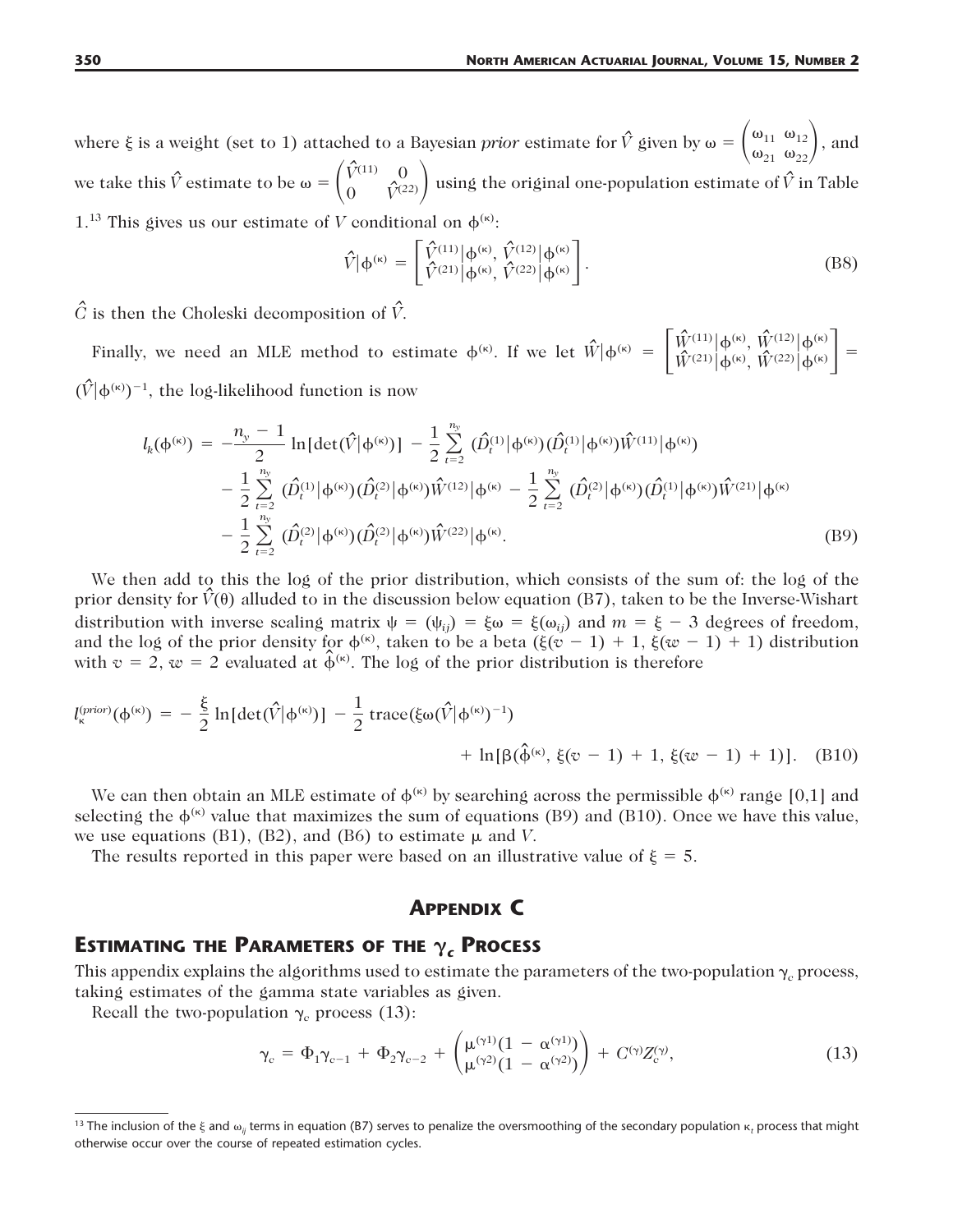where 
$$
\Phi_1 = \begin{bmatrix} 1 + \alpha^{(\gamma 1)}, 0 \\ \phi^{(\gamma)}, 1 + \alpha^{(\gamma 2)} - \phi^{(\gamma)} \end{bmatrix}
$$
 and  $\Phi_2 = \begin{bmatrix} -\alpha^{(\gamma 1)}, 0 \\ 0, -\alpha^{(\gamma 2)} \end{bmatrix}$ .  
We now expand equation (13) to obtain

 $\gamma_c^{(1)} = (1 + \alpha^{(\gamma 1)}) \gamma_{c-1}^{(1)} - \alpha^{(\gamma 1)} \gamma_{c-2}^{(1)} + \mu^{(\gamma 1)} (1 - \alpha^{(\gamma 1)}) + C^{(\gamma 1 1)} Z_c^{(\gamma 1)} + C^{(\gamma 1 2)} Z_c^{(\gamma 2)},$  (C1)

$$
\gamma_c^{(2)} = \phi^{(\gamma)} \gamma_{c-1}^{(1)} + (1 + \alpha^{(\gamma 1)} - \phi^{(\gamma)}) \gamma_{c-1}^{(2)} - \alpha^{(\gamma 2)} \gamma_{c-2}^{(2)} + \mu^{(\gamma 2)} (1 - \alpha^{(\gamma 2)}) + C^{(\gamma 2 1)} Z_c^{(\gamma 1)} + C^{(\gamma 2 2)} Z_c^{(\gamma 2)}.
$$
 (C2)

Given  $(\alpha^{(\gamma_1)}, \alpha^{(\gamma_2)}, \phi^{(\gamma)}) = \theta$ , we can then obtain estimates of the  $\mu^{(\gamma)}$  parameters conditional on  $\theta$ :

$$
\hat{\mu}^{(\gamma 1)}|\theta = \frac{1}{(n_c - 2)(1 - \alpha^{(\gamma 1)})} \sum_{c=3}^{n_c} (\gamma_c^{(1)} - (1 + \alpha^{(\gamma 1)})\gamma_{c-1}^{(1)} + \alpha^{(\gamma 1)}\gamma_{c-2}^{(1)}), \tag{C3}
$$

$$
\hat{\mu}^{(\gamma2)}\big|\theta = \frac{1}{(n_c-2)(1-\alpha^{(\gamma2)})}\sum_{c=3}^{n_c}(\gamma_c^{(2)}-\phi^{(\gamma)}\gamma_{c-1}^{(1)}-(1+\alpha^{(\gamma2)}-\phi^{(\gamma)})\gamma_{c-1}^{(2)}+\alpha^{(\gamma2)}\gamma_{c-2}^{(2)}),\quad (C4)
$$

for  $c = 3, \ldots, n_c$ . Now let

$$
\hat{D}_c^{(\gamma 1)}|\theta = \gamma_c^{(1)} - (1 + \alpha^{(\gamma 1)})\gamma_{c-1}^{(1)} + \alpha^{(\gamma 1)}\gamma_{c-2}^{(1)} - (\hat{\mu}^{(\gamma 1)}|\theta)(1 - \alpha^{(\gamma 1)}),
$$
\n(C5)

$$
\hat{D}_c^{(\gamma 2)}|\theta = \gamma_c^{(2)} - \phi^{(\gamma)}\gamma_{c-1}^{(1)} - (1 + \alpha^{(\gamma 2)} - \phi^{(\gamma)})\gamma_{c-1}^{(2)} + \alpha^{(\gamma 2)}\gamma_{c-2}^{(2)} - (\hat{\mu}^{(\gamma 2)}|\theta)(1 - \alpha^{(\gamma 2)}).
$$
 (C6)

For  $i, j = 1, 2$ :

$$
\hat{V}^{(\gamma i j)} | \theta = \frac{1}{n_c - 2 + \xi^{(\gamma)}} \left\{ \sum_{c=3}^{n_c} (\hat{D}_c^{(\gamma i)} | \theta) (\hat{D}_c^{(\gamma j)} | \theta) + \xi^{(\gamma)} \omega_{ij}^{(\gamma)} \right\},\tag{C7}
$$

where  $\xi^{(\gamma)}$  is a weight (set to 1) attached to a Bayesian *prior* estimate for  $\hat{V}^{(\gamma)}$  given by  $\omega^{(\gamma)}$  =  $\begin{pmatrix} \omega_{11}^{(\gamma)} & \omega_{12}^{(\gamma)} \\ \omega_{21}^{(\gamma)} & \omega_{22}^{(\gamma)} \end{pmatrix}$ , and we take this  $\hat{V}^{(\gamma)}$  estimate to be  $\omega^{(\gamma)} = \begin{pmatrix} \hat{V}^{(\gamma11)} & 0 \\ 0 & \hat{V}^{(\gamma11)} \end{pmatrix}$  using the original onepopulation estimate of  $\hat{V}^{(\gamma 11)}$  in Table 2.<sup>14</sup>

Equation (C7) gives us estimates of the  $V^{(\gamma)}$  parameters conditional on  $\theta$ :

$$
\hat{V}^{(\gamma)}|\theta = \begin{bmatrix} \hat{V}^{(\gamma11)}|\theta, \hat{V}^{(\gamma12)}|\theta \\ \hat{V}^{(\gamma21)}|\theta, \hat{V}^{(\gamma22)}|\theta \end{bmatrix}.
$$
\n(C8)

 $\hat{C}^{(\gamma)}$  is then the Choleski decomposition of  $\hat{V}^{(\gamma)}|\theta$ .

Now let

$$
\hat{W}^{(\gamma)}|\theta = \begin{bmatrix} \hat{W}^{(\gamma11)}|\theta, \hat{W}^{(\gamma12)}|\theta \\ \hat{W}^{(\gamma21)}|\theta, \hat{W}^{(\gamma22)}|\theta \end{bmatrix} = (\hat{V}^{(\gamma)}|\theta)^{-1}.
$$

The log-likelihood function is then

$$
l_{\gamma}(\theta) = -\frac{n_{c} - 2}{2} \ln[\det(\hat{V}^{(\gamma)}|\theta)] - \frac{1}{2} \sum_{c=3}^{n_{c}} (\hat{D}_{c}^{(\gamma 1)}|\theta) (\hat{D}_{c}^{(\gamma 1)}|\theta) \hat{W}^{(\gamma 11)}|\theta - \frac{1}{2} \sum_{c=3}^{n_{c}} (\hat{D}_{c}^{(\gamma 1)}|\theta) (\hat{D}_{c}^{(\gamma 2)}|\theta) \hat{W}^{(\gamma 12)}|\theta - \frac{1}{2} \sum_{c=3}^{n_{c}} (\hat{D}_{c}^{(\gamma 2)}|\theta) (\hat{D}_{c}^{(\gamma 1)}|\theta) \hat{W}^{(\gamma 21)}|\theta - \frac{1}{2} \sum_{c=3}^{n_{c}} (\hat{D}_{c}^{(\gamma 2)}|\theta) (\hat{D}_{c}^{(\gamma 2)}|\theta) \hat{W}^{(\gamma 22)}|\theta.
$$
 (C9)

<sup>&</sup>lt;sup>14</sup> The inclusion of the  $\xi^{(\gamma)}$  and  $\omega_{ij}^{(\gamma)}$  terms in equation (C7) serves to penalize the oversmoothing of the secondary population cohort process that might otherwise occur over the course of repeated estimation cycles.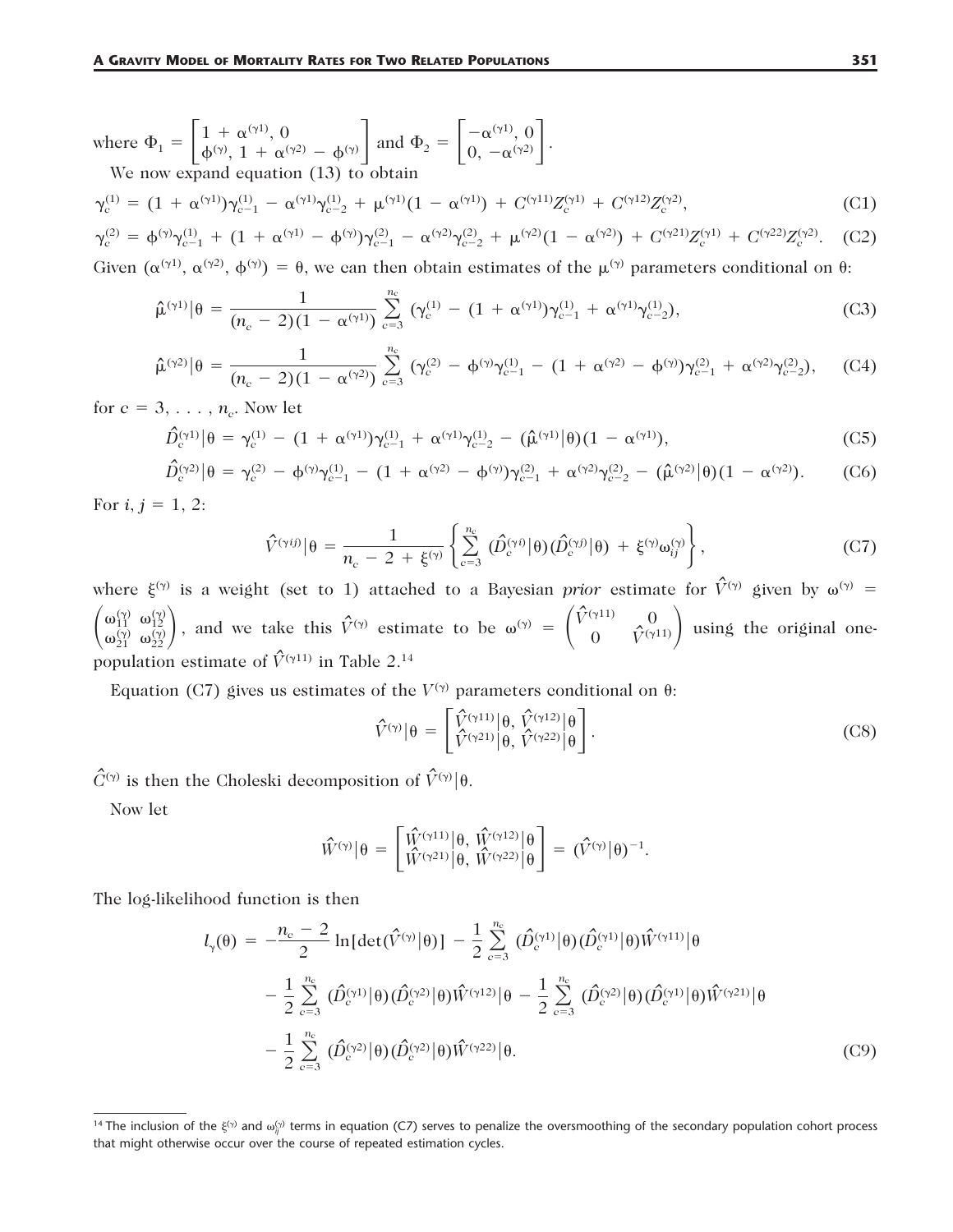We then add to this the log of the prior distribution, which consists of the sum of: the log of the prior density for  $\hat{V}^{(\gamma)}(\theta)$ , taken to be the Inverse-Wishart distribution with inverse scaling matrix  $\psi^{(\gamma)} = (\psi_{ij}^{(\gamma)}) = \xi^{(\gamma)} \omega^{(\gamma)} = \xi(\omega_{ij}^{(\gamma)})$  and  $m = \xi - 3$  degrees of freedom, and the log of the prior density for  $\phi^{(\gamma)}$ , taken to be a beta  $(\xi(\nu-1) + 1, \xi(\nu-1) + 1)$  distribution with  $\nu = 2$ ,  $\omega = 2$  evaluated at  $\hat{\phi}^{(\gamma)}$ . The log of the prior distribution is therefore

$$
l_{\gamma}^{(prior)}(\phi^{(\gamma)}) = -\frac{\xi^{(\gamma)}}{2} \ln[\det(\hat{V}^{(\gamma)}|\phi^{(\gamma)})] - \frac{1}{2} \operatorname{trace}(\xi^{(\gamma)}\omega^{(\gamma)}(\hat{V}^{(\gamma)}|\phi^{(\gamma)})^{-1})
$$
  
+  $\ln[\beta(\hat{\phi}^{(\gamma)}, \xi(\upsilon - 1) + 1, \xi(\upsilon - 1) + 1)].$  (C10)

We can then obtain MLE estimates of  $\alpha^{(\gamma 1)}$ ,  $\alpha^{(\gamma 2)}$ , and  $\phi^{(\gamma)}$  by searching across the permissible ranges of these parameters, and selecting those that maximize the sum of equations (C9) and (C10).

The results reported in this paper were based on an illustrative value of  $\xi^{(\gamma)} = 5$ .

#### **APPENDIX D**

#### **REESTIMATING THE SMALLER POPULATION STATE VARIABLES TAKING ACCOUNT OF THEIR INTERDEPENDENCE WITH THE LARGER POPULATION**

This appendix explains the procedure used to reestimate the CMI state variables, taking account of their interdependence with the E&W state variables, but taking the parameters governing the state variables as given. Note, of course, that there is no need to reestimate the E&W state variables because they are independent of the CMI state variables.

Before doing this, we define the standard deviations and correlations of the noise processes governing each state variable using obvious notation:  $\sigma^{(1)} = C^{(11)}$ ,  $\sigma^{(2)} = \sqrt{C^{(21)2} + C^{(22)2}}$ ,  $\rho = C^{(21)}/C^{(21)2}$  $\sqrt{C^{(21)2} + C^{(22)2}}$ ,  $\sigma^{(\gamma1)} = C^{(\gamma11)}$ ,  $\sigma^{(\gamma2)} = \sqrt{C^{(\gamma21)2} + C^{(\gamma22)2}}$ , and  $\rho^{(\gamma)} = C^{(\gamma21)}/\sqrt{C^{(\gamma21)2} + C^{(\gamma22)2}}$ . At this point we also drop the ''hat'' notation to avoid cluttering up the equations.

We now go through the following four stages:

*Stage 1: Updating the CMI kappas.* We begin by backing out historical standardized errors for population-1 using

$$
Z_{t+1} = (\kappa_{t+1}^{(1)} - \kappa_t^{(1)} - \mu^{(1)})/\sigma^{(1)}
$$
(D1)

for  $t = 1, \ldots, n_v - 1$  and setting  $Z_1 = 0$ .

Let *D*, *E*, and *m*, respectively, be the deaths, exposures, and latest available APC death-rate matrices for CMI, each of which has dimension  $n_y \times n_a$ . Now let  $l_p$  be the log-likelihood of the CMI Poisson deaths process given by

$$
l_p = \sum_{t,x} (D_{tx} \log m_{tx} - E_{tx} m_{tx}) + \text{const.}
$$
 (D2)

The first and second derivatives of  $l_p$  with respect to  $\kappa_t^{(2)}$  are

$$
\frac{\partial l_P}{\partial \kappa_t^{(2)}} = \sum_x (D_{tx} - E_{tx} m_{tx}) / n_a,
$$
\n(D3)

$$
\frac{\partial^2 l_p}{\partial \kappa_t^{(2)2}} = \sum_x - E_{tx} m_{tx} / n_a^2. \tag{D4}
$$

Now let  $l_k$  be the log-likelihood of the CMI kappa process, which is given as

$$
l_{\kappa} = \sum_{t=2}^{n_{y}} \left\{ -\frac{1}{2} \log(\sigma^{(2)2} (1 - \rho_{\kappa}^{2})) - \frac{(\kappa_{t}^{(2)} - (1 - \phi^{(\kappa)}) \kappa_{t-1}^{(2)} + \phi^{(\kappa)} \kappa_{t-1}^{(1)} - \mu^{(\kappa 2)} - \sigma^{(2)} \rho_{\kappa} Z_{t}^{(\kappa 1)})^{2}}{2 \sigma^{(2)2} (1 - \rho_{\kappa}^{2})} \right\}.
$$
 (D5)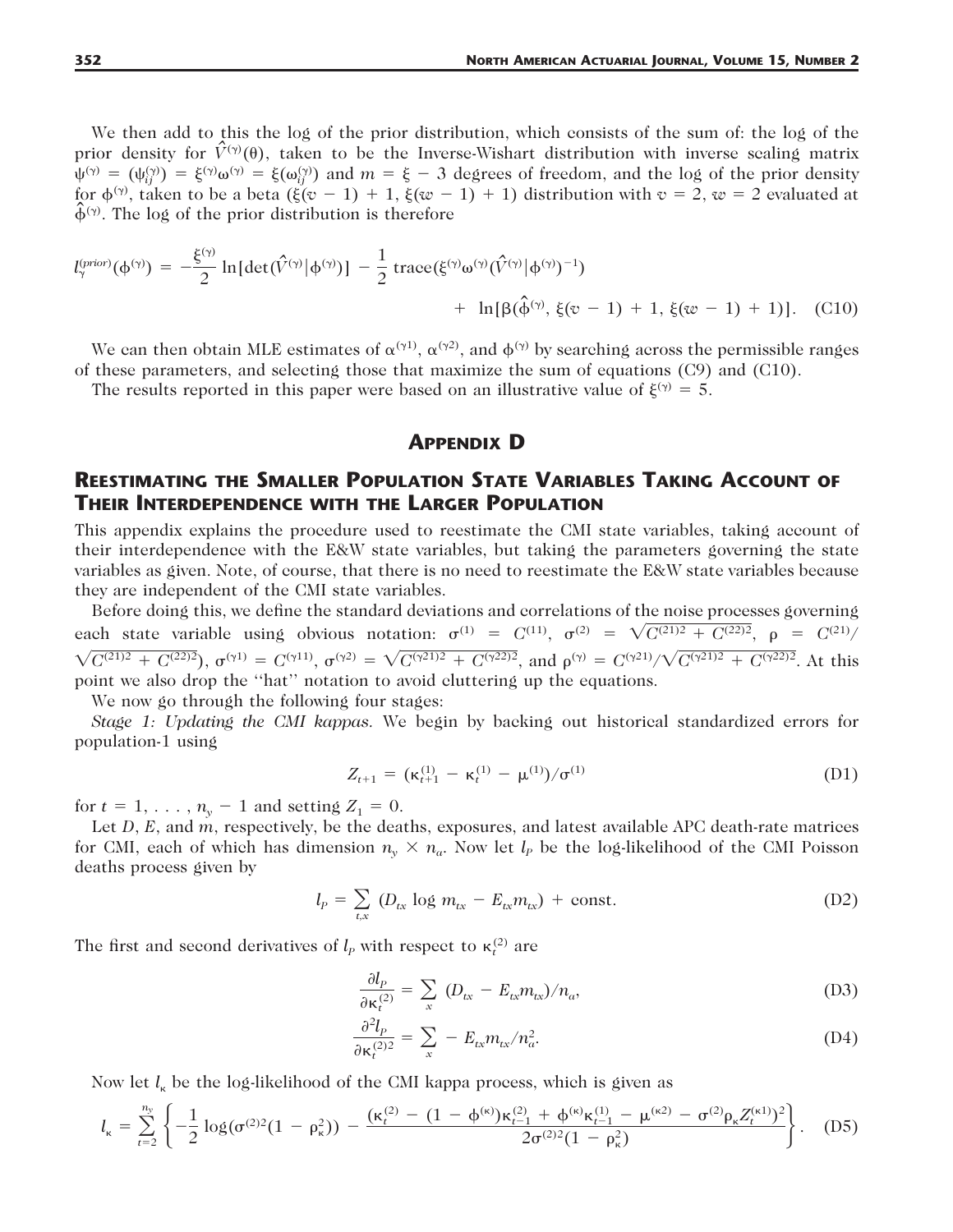Its first derivatives with respect to  $\kappa_t^{(2)}$  are

$$
\frac{\partial l_{\kappa}}{\partial \kappa_1^{(2)}} = \frac{(1 - \phi^{(\kappa)})}{\sigma^{(2)2}(1 - \rho^{(\kappa)2})} \left\{ \kappa_2^{(2)} - (1 - \phi^{(\kappa)}) \kappa_1^{(2)} - \phi^{(\kappa)} \kappa_1 - \mu^{(2)} - \sigma^{(2)} \rho^{(\kappa)} Z_2^{(1)} \right\},\tag{D6a}
$$

$$
\frac{\partial l_{\kappa}}{\partial \kappa_{t}^{(2)}} = \frac{1}{\sigma^{(2)2}(1 - \rho^{(\kappa)2})} \left\{ (1 - \phi^{(\kappa)}) \kappa_{t+1}^{(2)} - (1 + (1 - \phi^{(\kappa)})^2) \kappa_{t}^{(2)} + (1 - \phi^{(\kappa)}) \kappa_{t-1}^{(2)} \right\}
$$
(D6b)

$$
+\phi^{(\kappa)}\kappa_{t-1}^{(1)}-\phi^{(\kappa)}(1-\phi^{(\kappa)})\kappa_t^{(1)}+\phi^{(\kappa)}\mu^{(2)}+\sigma^{(2)}\rho^{(\kappa)}(Z_t^{(1)}-(1-\phi^{(\kappa)})Z_{t+1}^{(1)})\},\
$$

$$
\frac{\partial l_{\kappa}}{\partial \kappa_{n_y}^{(2)}} = \frac{-1}{\sigma^{(2)2}(1-\rho^{(\kappa)2})}\left\{\kappa_{n_y}^{(2)} - (1-\varphi^{(\kappa)})\kappa_{n_y-1}^{(2)} - \varphi^{(\kappa)}\kappa_{n_y-1}^{(1)} - \mu^{(2)} - \sigma^{(2)}\rho^{(\kappa)}Z_{n_y}^{(1)}\right\},\tag{D6c}
$$

for the cases  $t = 1, 1 \le t \le n_y$ , and  $t = n_y$  respectively.

Its corresponding second derivatives are

$$
\frac{\partial^2 l_{\kappa}}{\partial \kappa_1^{(2)2}} = \frac{-(1 - \phi^{(\kappa)})^2}{\sigma^{(2)2}(1 - \rho^{(\kappa)2})},
$$
(D7a)

$$
\frac{\partial^2 l_{\kappa}}{\partial \kappa_{\iota}^{(2)2}} = \frac{- (1 + (1 - \phi^{(\kappa)})^2)}{\sigma^{(2)2} (1 - \rho^{(\kappa)2})},
$$
(D7b)

$$
\frac{\partial^2 l_{\kappa}}{\partial \kappa_{n_{\nu}}^{(2)2}} = \frac{-1}{\sigma^{(2)2} (1 - \rho^{(\kappa)2})}.
$$
\n(D7c)

The updating routine for  $\kappa_t$  is then

$$
\kappa_t^{(2)new} = \kappa_t^{(2)old} - \frac{\partial l_p/\partial \kappa_t^{(2)} + \partial l_\kappa/\partial \kappa_t^{(2)}}{\partial^2 l_p/\partial \kappa_t^{(2)2} + \partial^2 l_\kappa/\partial \kappa_t^{(2)2}},
$$
(D8)

where the partial derivatives are evaluated at the old value of  $\kappa_t$ .

*Stage 2: Updating the CMI gammas.* The corresponding gamma process is a little more involved. We begin by backing out historical gamma standardized errors for population-1 using a rearranged version of equation (13a):

$$
Z_1^{(\gamma 1)} = 0,\tag{D9a}
$$

$$
Z_2^{(\gamma 1)} = (\gamma_2^{(1)} - (1 + \alpha^{(\gamma 1)})\gamma_1^{(1)} - \mu^{(\gamma 1)}(1 - \alpha^{(\gamma 1)}))/\sigma^{(\gamma 1)},
$$
 (D9b)

$$
Z_c^{(\gamma 1)} = (\gamma_c^{(1)} - (1 + \alpha^{(\gamma 1)})\gamma_{c-1}^{(1)} + \alpha^{(\gamma 1)}\gamma_{c-2}^{(1)} - \mu^{(\gamma 1)}(1 - \alpha^{(\gamma 1)}))/\sigma^{(\gamma 1)},
$$
(D9c)

for  $c = 3, \ldots, n_c$ .

The first and second derivatives of  $l_p$  with respect to  $\gamma_c^{(2)}$  are

$$
\frac{\partial l_p}{\partial \gamma_c^{(2)}} = \sum_{t,x} (D_{tx} - E_{tx} m_{tx}) I_{tx}(c) / n_a,
$$
\n(D10)

$$
\frac{\partial^2 l_p}{\partial \gamma_c^{(2)2}} = \sum_{t,x} - E_{tx} m_{tx} I_{tx}(c) / n_\alpha^2, \tag{D11}
$$

where the identity function  $I_{tj}(c)$  takes the value 1 if  $c = t - x$  and otherwise takes the value 0.

Now let  $l_{\gamma}$  be the log-likelihood of the CMI gamma process, given by

$$
l_{\gamma} = -\frac{n_c - 2}{2} \ln(\sigma^{(\gamma 2)2} (1 - \rho^{(\gamma)2})
$$
  
 
$$
-\frac{1}{\sigma^{(\gamma 2)2} (1 - \rho^{(\gamma)2})} \sum_{c=3}^{n_c} (\gamma_c^{(2)} - (1 + \alpha^{(\gamma 2)} - \phi^{(\gamma)}) \gamma_{c-1}^{(2)} + \alpha^{(\gamma 2)} \gamma_{c-2}^{(2)} - \varepsilon_c - \psi), \qquad (D12)
$$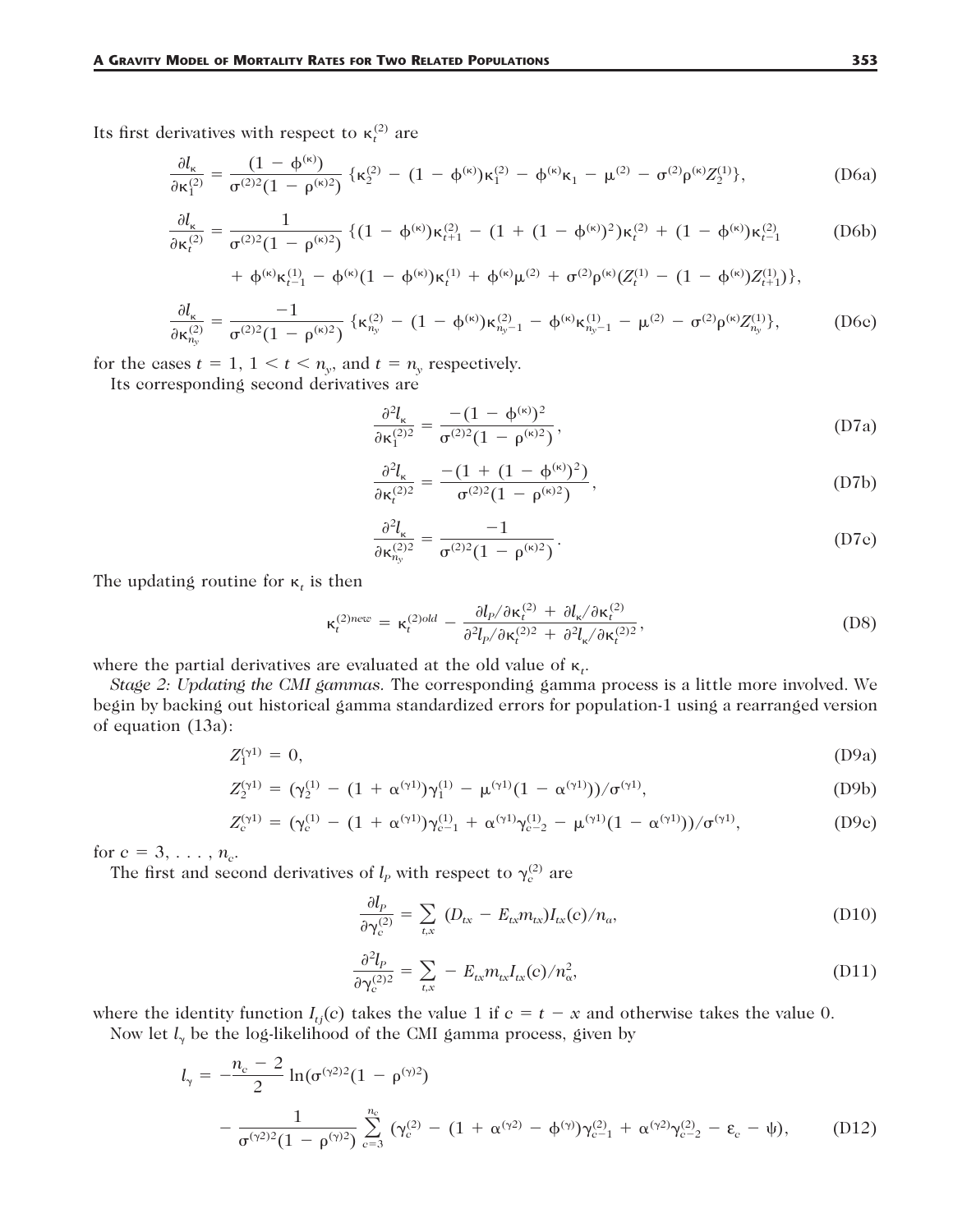where  $\varepsilon_1 = 0$ ,  $\varepsilon_c = \phi^{(\gamma)} \gamma_{c-1}^{(1)} + \sigma^{(\gamma 2)} \rho^{(\gamma)} Z_c^{(\gamma 1)}$  for  $c = 2, \ldots, n_c, \psi = \mu^{(\gamma 2)} (1 - \alpha^{(\gamma 2)})$ , and *SR2* =  $\sigma^{(\gamma2)2}(1-\rho^{(\gamma)2}).$ 

Its first derivatives are

$$
\frac{\partial l_{\gamma}}{\partial \gamma_{1}^{(2)}} = \frac{-1}{SR2} \left\{ \alpha^{(\gamma 2)} [\gamma_{3}^{(2)} - (1 + \alpha^{(\gamma 2)} - \phi^{(\gamma)}) \gamma_{2}^{(2)} + \alpha^{(\gamma 2)} \gamma_{1}^{(2)} - \varepsilon_{3} - \psi] \right\},\tag{D13a}
$$
\n
$$
\frac{\partial l_{\gamma}}{\partial \gamma_{2}^{(2)}} = \frac{-1}{SR2} \left\{ \alpha^{(\gamma 2)} [\gamma_{4}^{(2)} - (1 + \alpha^{(\gamma 2)} - \phi^{(\gamma)}) \gamma_{3}^{(2)} + \alpha^{(\gamma 2)} \gamma_{2}^{(2)} - \varepsilon_{4} - \psi] \right\}
$$
\n
$$
- (1 + \alpha^{(\gamma 2)} - \phi^{(\gamma)}) [\gamma_{3}^{(2)} - (1 + \alpha^{(\gamma 2)} - \theta^{(\gamma)}) \gamma_{2}^{(2)} + \alpha^{(\gamma 2)} \gamma_{1}^{(2)} - \varepsilon_{3} - \psi] \right\},\tag{D13b}
$$

$$
\frac{\partial l_{\gamma}}{\partial \gamma_{n_{c}-1}^{(2)}} = \frac{-1}{SR2} \left\{ \alpha^{(\gamma 2)} [\gamma_{c+2}^{(2)} - (1 + \alpha^{(\gamma 2)} - \phi^{(\gamma)}) \gamma_{c+1}^{(2)} + \alpha^{(\gamma 2)} \gamma_{c}^{(2)} - \varepsilon_{c+2} - \psi] \right.- (1 + \alpha^{(\gamma 2)} - \phi^{(\gamma)}) [\gamma_{c+1}^{(2)} - (1 + \alpha^{(\gamma 2)} - \phi^{(\gamma)}) \gamma_{c}^{(2)} + \alpha^{(\gamma 2)} \gamma_{c-1}^{(2)} - \varepsilon_{c+1} - \psi] + [\gamma_{c}^{(2)} - (1 + \alpha^{(\gamma 2)} - \phi^{(\gamma)}) \gamma_{c-1}^{(2)} + \alpha^{(\gamma 2)} \gamma_{c-2}^{(2)} - \varepsilon_{c} - \psi] \right\},
$$
(D13c)

$$
\frac{\partial l_{\gamma}}{\partial \gamma_{n_{c}-1}^{(2)}} = \frac{-1}{SR2} \left\{ -(1 + \alpha^{(\gamma 2)} - \phi^{(\gamma)}) \left[ \gamma_{n_{c}}^{(2)} - (1 + \alpha^{(\gamma 2)} - \phi^{(\gamma)}) \gamma_{n_{c}-1}^{(2)} + \alpha^{(\gamma 2)} \gamma_{n_{c}-2}^{(2)} - \epsilon_{n_{c}} - \psi \right] \right. \\
\left. + \left[ \gamma_{n_{c}-1}^{(2)} - (1 + \alpha^{(\gamma 2)} - \phi^{(\gamma)}) \gamma_{n_{c}-2}^{(2)} + \alpha^{(\gamma 2)} \gamma_{n_{c}-3}^{(2)} - \epsilon_{n_{c}-1} - \psi \right] \right\}, \tag{D13d}
$$

$$
\frac{\partial l_{\gamma}}{\partial \gamma_{n_{c}}^{(2)}} = \frac{-1}{SR2} \left\{ \left[ \gamma_{n_{c}}^{(2)} - (1 + \alpha^{(\gamma 2)} - \phi^{(\gamma)}) \gamma_{n_{c}-1}^{(2)} + \alpha^{(\gamma 2)} \gamma_{n_{c}-2}^{(2)} - \varepsilon_{n_{c}} - \psi \right] \right\},\tag{D13e}
$$

for the cases  $c = 1$ ,  $c = 2$ ,  $2 < c < n_c - 2$ ,  $c = n_c - 1$ , and  $c = n_c$  respectively.

Its corresponding second derivatives are

$$
\frac{\partial^2 l_{\gamma}}{\partial \gamma_1^{(2)2}} = -\frac{\alpha^{(\gamma 2)2}}{SR2},\tag{D14a}
$$

$$
\frac{\partial^2 l_{\gamma}}{\partial \gamma_2^{(2)2}} = -\frac{\alpha^{(\gamma 2)2} + (1 + \alpha^{(\gamma 2)} - \phi^{(\gamma)})^2}{SR2},
$$
\n(D14b)

$$
\frac{\partial^2 l_{\gamma}}{\partial \gamma_c^{(2)2}} = -\frac{\alpha^{(\gamma 2)2} + (1 + \alpha^{(\gamma 2)} - \phi^{(\gamma)})^2 + 1}{SR2},
$$
\n(D14c)

$$
\frac{\partial^2 l_{\gamma}}{\partial \gamma_{n_c-1}^{(2)2}} = -\frac{(1 + \alpha^{(\gamma 2)} - \phi^{(\gamma)})^2 + 1}{SR2},
$$
\n(D14d)

$$
\frac{\partial^2 l_{\gamma}}{\partial \gamma_{n_c}^{(2)2}} = -\frac{1}{SR2}.
$$
 (D14e)

The updating routine for  $\gamma_c^{(2)}$  is then

$$
\gamma_c^{(2)new} = \gamma_c^{(2)old} - \frac{\partial l_p/\partial \gamma_c^{(2)} + \partial l_\gamma/\partial \gamma_c^{(2)}}{\partial^2 l_p/\partial \gamma_c^{(2)2} + \partial^2 l_\gamma/\gamma_c^{(2)2}},\tag{D15}
$$

where the partial derivatives are evaluated at the old value of  $\gamma_t$ .

*Stage 3: Updating the CMI betas.* We now update the CMI betas. The first derivative of the Poisson log-likelihood is

$$
\frac{\partial l_p}{\partial \beta_x^{(2)}} = \sum_{t=1}^{n_y} \left( D_{tx} - E_{tx} \exp\left[\frac{\kappa_t^{(2)}}{n_a} + \frac{\gamma_{t-x}^{(2)}}{n_a}\right] \exp[\beta_x^{(2)}]\right). \tag{D16}
$$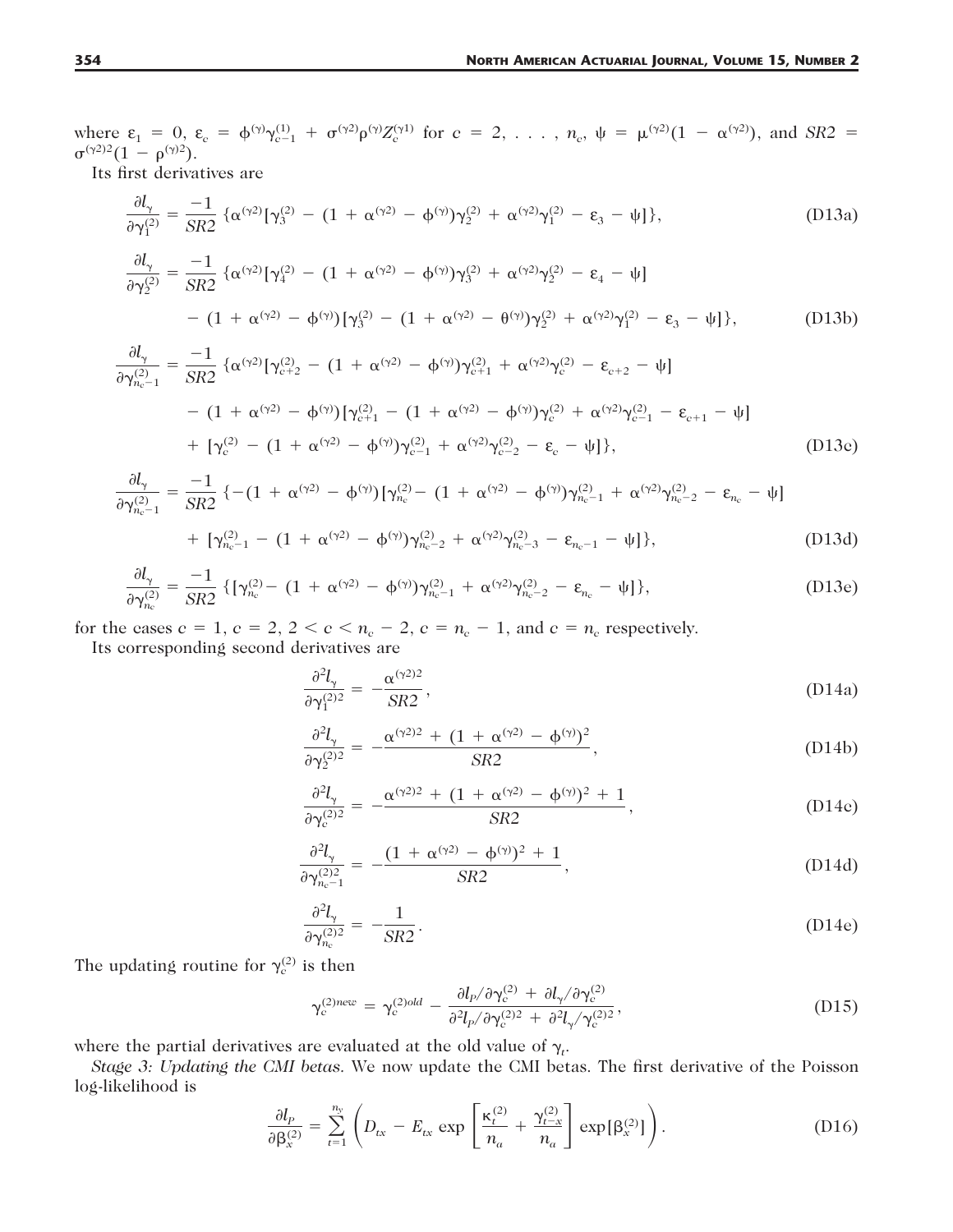Setting the left-hand side of (D16) to zero then yields the following solution for the revised beta parameter:

$$
\beta_{x}^{(2)new} = \ln \left\{ \frac{\sum_{t=1}^{n_{y}} D_{tx}}{\sum_{t=1}^{n_{y}} E_{tx} \exp \left[ \frac{\kappa_{t}^{(2)}}{n_{a}} + \frac{\gamma_{t-x}^{(2)}}{n_{a}} \right]} \right\}.
$$
\n(D17)

*Stage 4: Applying identifiability constraints.* We now need to impose the identifiability constraints, and in the case of the  $\kappa_t^{(2)}$ , this requires that we take our  $\kappa_t^{(2) new}$  series from equation (D7), relabel it as  $\kappa_t^{(2)old}$ , and then obtain a new series using

$$
\kappa_t^{(2)new} = \kappa_t^{(2)old} - \left(\frac{1}{n_y} \sum_{s=1}^{n_y} \kappa_s^{(2)old}\right)
$$
 (D18)

with corresponding adjustment

$$
\beta_{x}^{(2)new} = \beta_{x}^{(2)old} + \frac{1}{n_a} \left( \frac{1}{n_y} \sum_{s=1}^{n_y} \kappa_{s}^{(2)old} \right).
$$
 (D19)

In the case of the  $\gamma_c^{(2)}$ , applying the identifiability constraint requires that we take our  $\gamma_c^{(2) new}$  series from (D15), relabel it as  $\gamma_c^{(2) \text{old}}$ , and then obtain a new series using

$$
\gamma_c^{(2)new} = \gamma_c^{(2)old} - \left(\frac{1}{n_a n_y} \sum_{t,x} \gamma_{t-x}^{(2)old}\right)
$$
 (D20)

with corresponding adjustment

$$
\beta_{\alpha}^{(2)new} = \beta_{\alpha}^{(2)old} + \frac{1}{n_a} \left( \frac{1}{n_a n_y} \sum_{t,x} \gamma_{t-x}^{(2)old} \right). \tag{D21}
$$

*Stage 5: Tilting.* Finally, we now estimate  $\delta$  using equation (5) and tilt our parameter estimates using equation (6).

#### **ACKNOWLEDGMENTS AND DISCLAIMER**

We would like to thank Liang Zhao for invaluable research assistance. We would also like to thank Richard MacMinn and participants of workshops at Longevity 5: Fifth International Longevity Risk and Capital Market Solutions Conference and Humboldt University for very useful comments on earlier drafts of this paper. This report has been partially prepared by the Pension Advisory Group, and not by any research department, of JPMorgan Chase & Co. and its subsidiaries (''JPMorgan''). Information herein is obtained from sources believed to be reliable, but JPMorgan does not warrant its completeness or accuracy. Opinions and estimates constitute JPMorgan's judgment and are subject to change without notice. Past performance is not indicative of future results. This material is provided for informational purposes only and is not intended as a recommendation or an offer or solicitation for the purchase or sale of any security or financial instrument.

#### **REFERENCES**

BOOTH, H., AND L. TICKLE. 2008. Mortality Modelling and Forecasting: A Review of Methods. *Annals of Actuarial Science* 3: 3–43.

CAIRNS, A. J. G., D. BLAKE, K. DOWD, G. D. COUGHLAN, D. EPSTEIN, A. ONG, AND I. BALEVICH. 2009. A Quantitative Comparison of Stochastic Mortality Models Using Data from England and Wales and the United States. *North American Actuarial Journal* 13(4): 1–35.

CAIRNS, A. J. G., D. BLAKE, K. DOWD, G. D. COUGHLAN, AND M. KHALAF-ALLAH. 2011a. Mortality Density Forecasts: An Analysis of Six Stochastic Mortality Models. *Insurance: Mathematics & Economics* 48: 355–367.